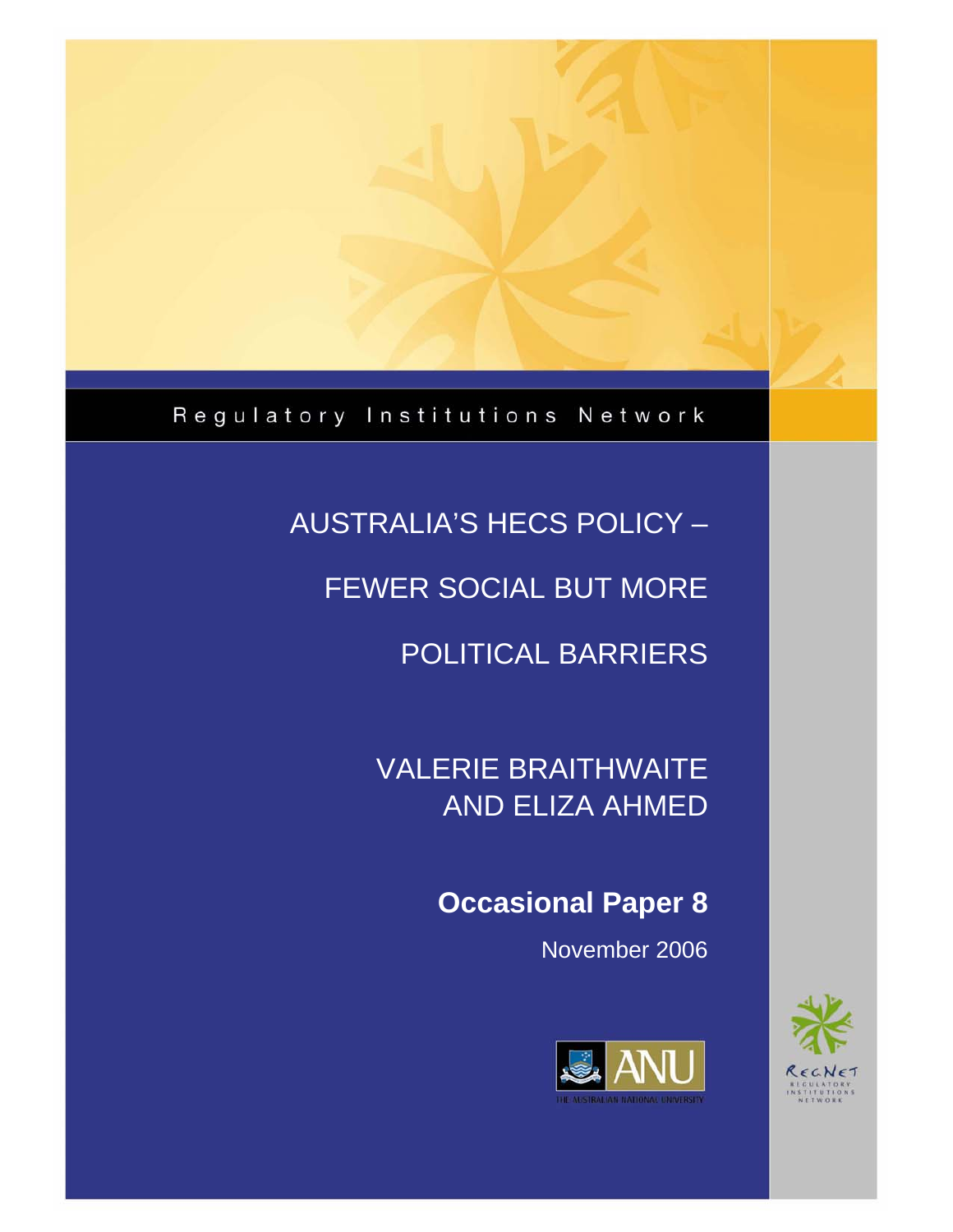# **AUSTRALIA'S HECS POLICY – FEWER SOCIAL BUT MORE POLITICAL BARRIERS**

*Valerie Braithwaite and Eliza Ahmed* 

Regulatory Institutions Network Research School of Social Sciences Australian National University Canberra ACT 0200

ISBN 978-0-9803302-0-5

**RegNet Occasional Paper No. 8**  *November 2006*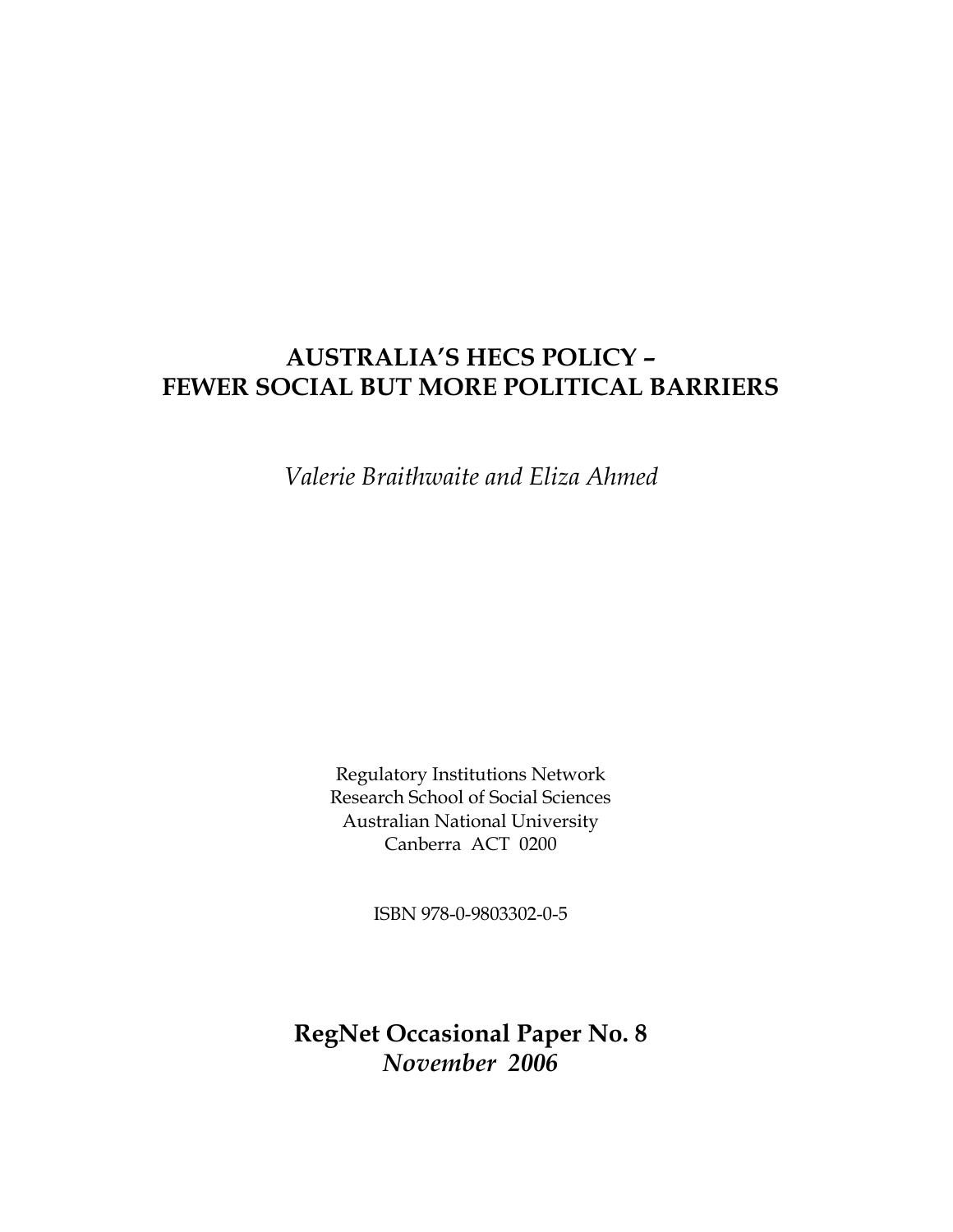© Regulatory Institutions Network, Research School of Social Sciences, Australian National University 2006

*National Library of Australia*  Cataloguing-in-Publication data:

> Braithwaite, Valerie, 1951- . Australia's HECS policy : fewer social but more political barriers.

 Bibliography. ISBN 9 78098033 0205 (web).

 1. Higher Education Contribution Scheme (Australia). 2. Taxpayer compliance - Australia. 3. College students - Taxation - Australia. I. Braithwaite, V. A. (Valerie A.), 1951- . II. Title. (Series : RegNet occasional paper ; 8).

336.27837894

# **Disclaimer**

This article has been written as part of a series of publications issued from the Regulatory Institutions Network. The views contained in this article are representative of the author only and not of the Australian National University or any funding partner.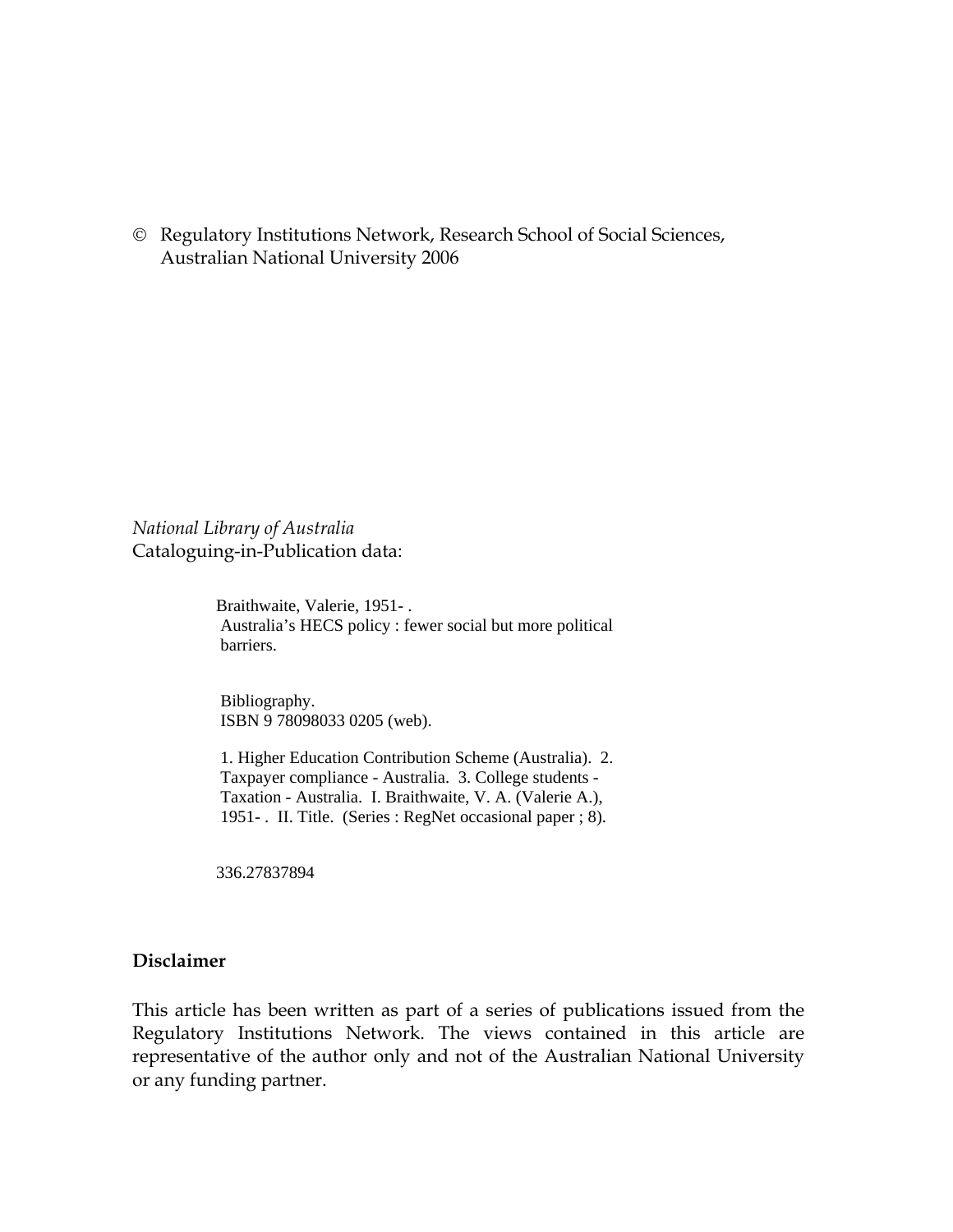# Australia's HECS Policy – Fewer Social But More Political Barriers

Eliza Ahmed and Valerie Braithwaite Regulatory Institutions Network Research School of Social Sciences Australian National University

Author contact:

Dr Valerie Braithwaite Regulatory Institutions Network Research School of Social Sciences The Australian National University ph: +61 2 6125-4601 ACT 0200 fax: +61 2 6125-8503 Australia email: **valerie.braithwaite@anu.edu.au**

Date: June 2005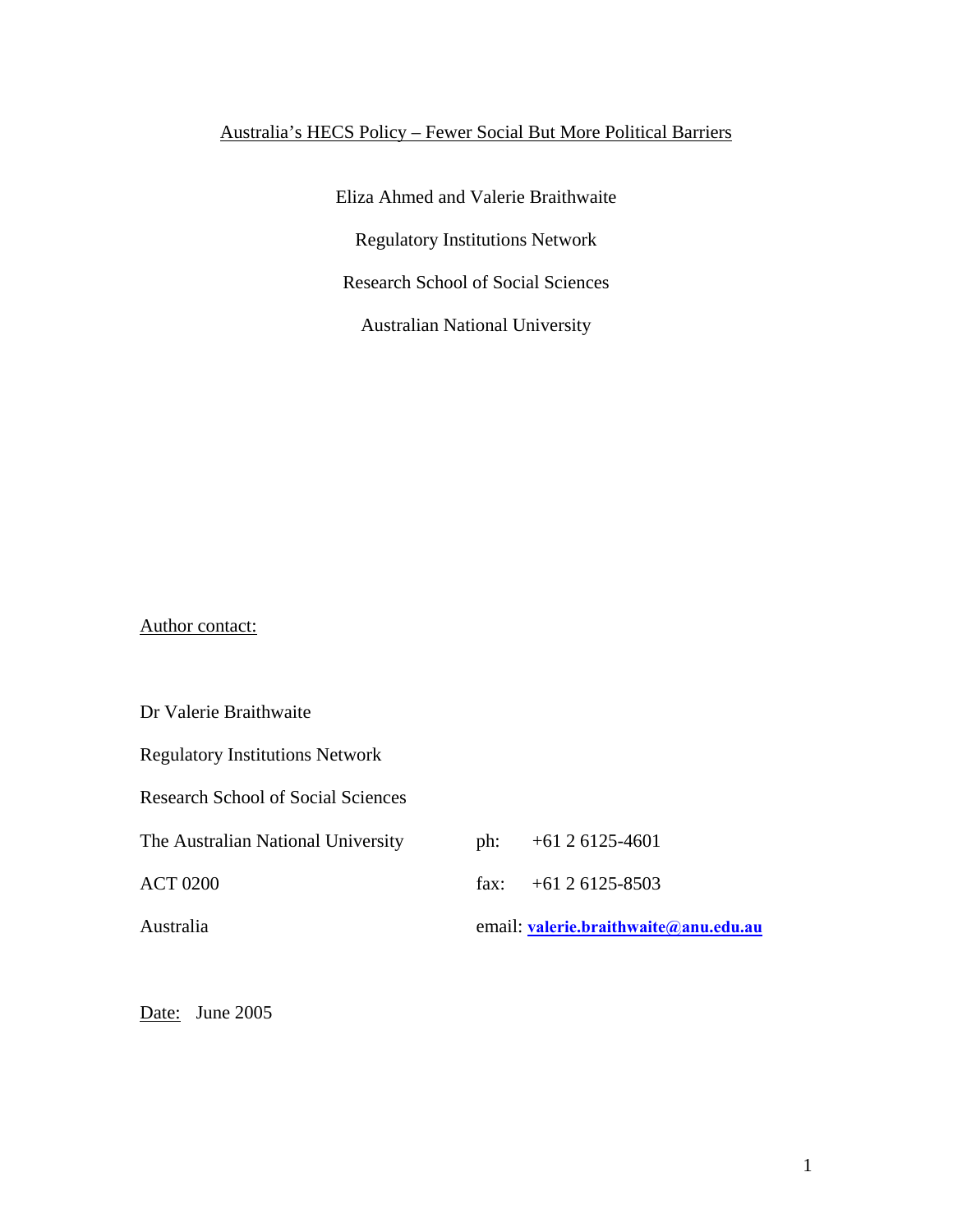#### Australia's- HECS Policy – Fewer Social But More Political Barriers

## ABSTRACT

This paper is one of a series that has empirically tested the proposition that whilst the Higher Education Contribution Scheme (HECS) was implemented with the intention of improving access to university education for all Australians, it has had unexpected and unwanted consequences for governance more generally, particularly of the tax system. We use data from the "Graduates' Hopes, Visions and Actions Survey" based on a sample of 447 Australian graduates who recently completed their tertiary education. Findings suggest that while HECS policy appears to have met its objective of enabling less privileged groups to obtain a university degree, it has also given rise to resistance to the policy, to paying back the loan and tax evasion. This research demonstrates the dangers of implementing higher education policy in a way that dissociates the economic aspects of policy from the social and community attitudes in which it is inevitably embedded.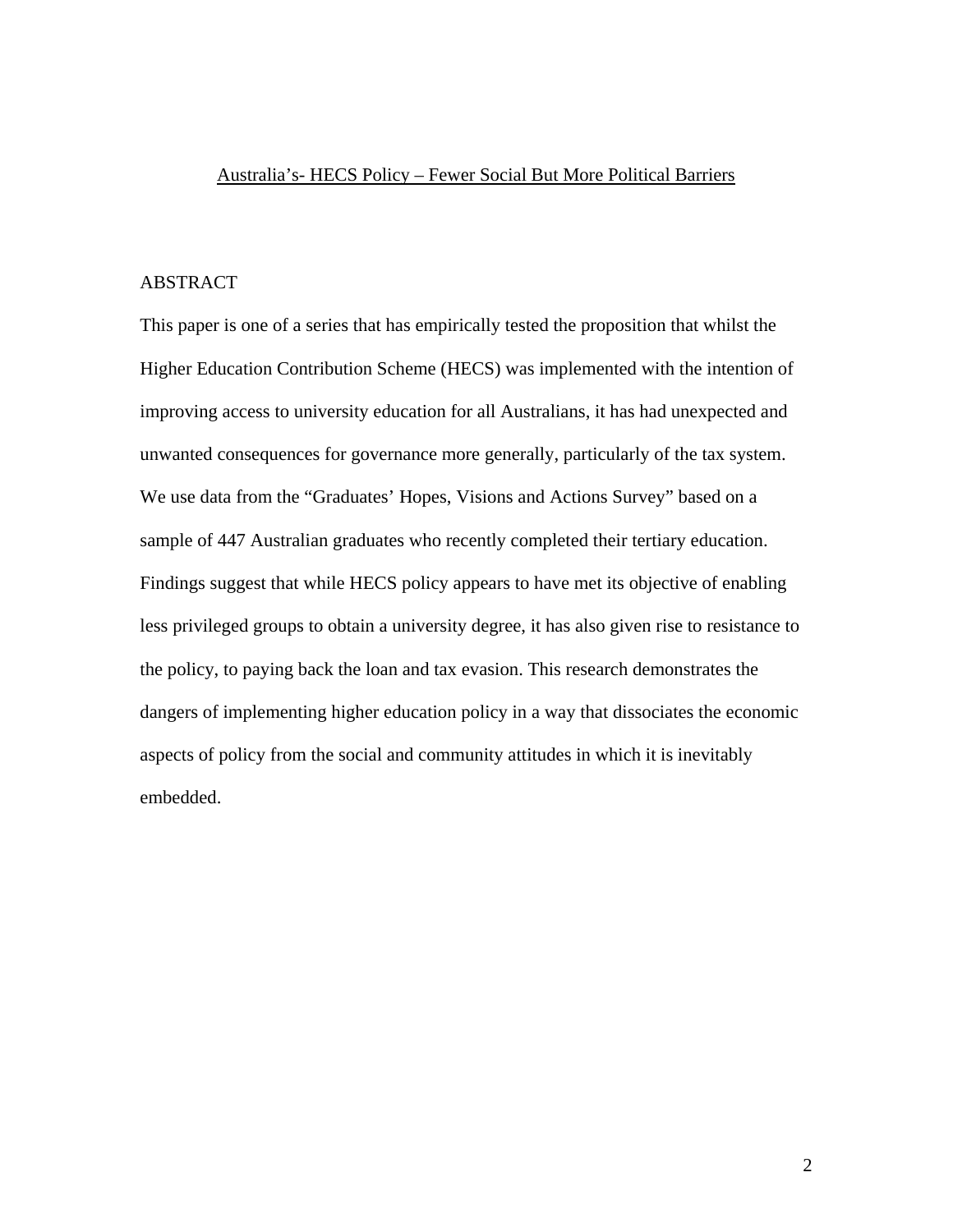### **Introduction**

Student financing has a controversial place on the political agenda in many countries in the world including Australia, New Zealand, United Kingdom, Norway, Canada, and the Netherlands (see Annual Report: Student Loan Scheme, 2003; Association of Universities and Colleges of Canada, 1999; Financial Times, 4 February 2003; Johnstone, 2003; Marginson, 1997; Vossensteyn, 1999). In an OECD comparative study, it was revealed that Australia, New Zealand and Norway are the only OECD countries with declining public investment in universities (Larkins, 2003). As a result, a larger share of the costs of higher education has been shifted to students and their families. Although the student loan system in Australia has provided considerable assistance and support to eligible students, it has also created risks for the students themselves, and for governance more generally.

The current paper has a specific focus on the Australian student loan program – that is the Higher Education Contribution Scheme (HECS). Tertiary student financing in Australia has become a particularly vigorously and passionately debated topic since the introduction of the Scheme in 1989. Sixteen years on, while some argue convincingly for its economic credentials (e.g., Chapman & Ryan, 2002), the scheme continues to be unpopular (e.g., Lawrence, 2004) and has provoked heated discussion about the notion of tertiary education as a public good (Aungles, Buchanan, Karmel, & MacLachlan, 2002; Phillips, Cooper, Eccles, Lampard, Noblette, & Wade, 2003).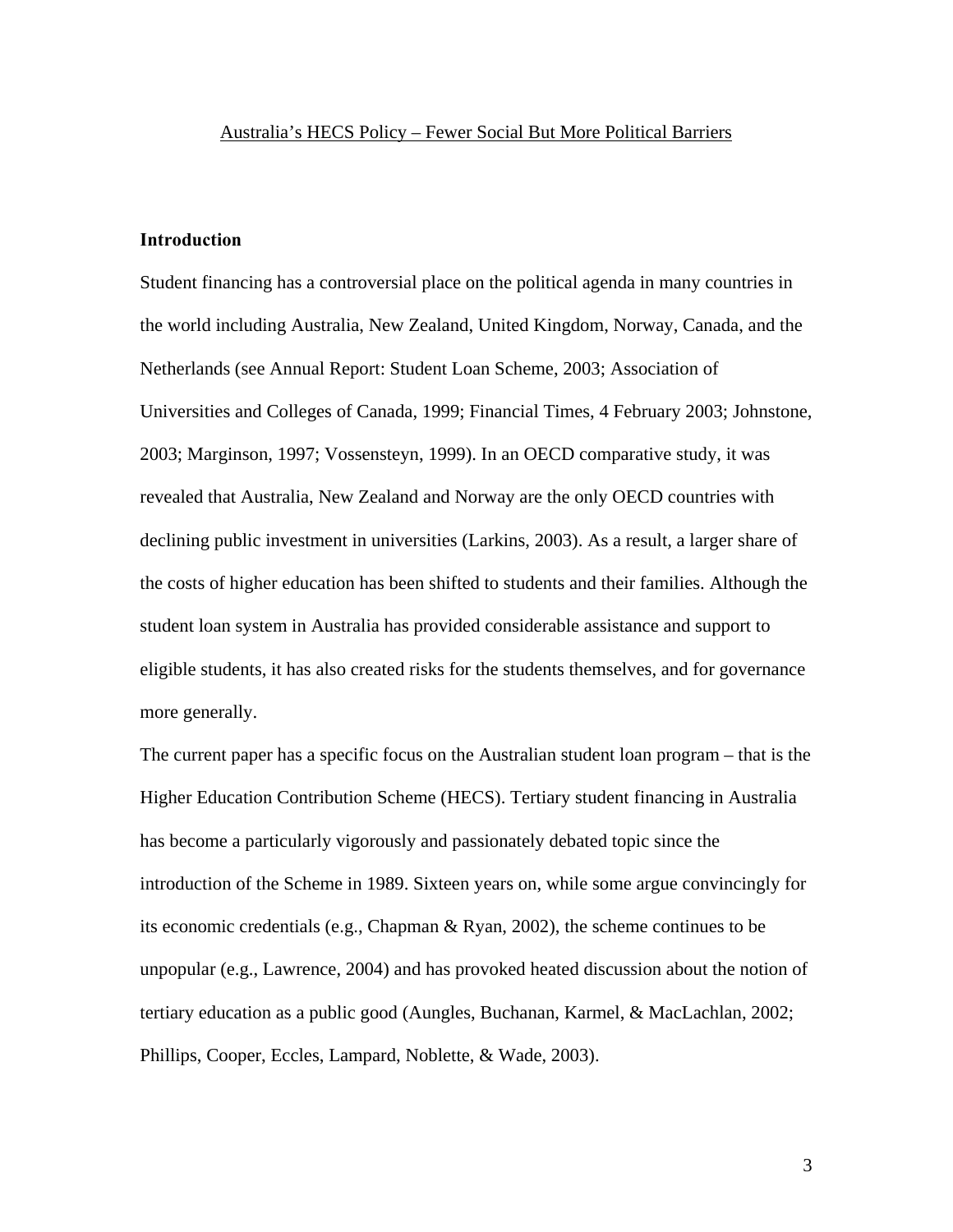In this paper, we contend that, although HECS policy may have been implemented with the genuine intention of improving access to a university education within a user-pays system, there have been unexpected consequences detrimental to our system of governance. At the micro level, the scheme is producing individuals who are less willing to engage cooperatively with government, in particular, with Australia's self-assessment tax system. The primary aim of this paper is to show that these attributes are more likely to characterize those who have taken out a HECS loan and delayed payment for their university education than those who have paid up-front. Moreover, there is no evidence that the relatively harsher attitudes to HECS and tax among the loan group are directly attributable to socio-economic background, suggesting that such negativity may be a byproduct of HECS policy itself.

#### *Background*

 $\overline{a}$ 

The fundamental aim of HECS was to ensure that all Australians regardless of social background and family income had the opportunity to attend an institution of tertiary education. Under HECS, students can choose to pay their contribution upfront or defer it. The Commonwealth provides a 25% discount<sup>1</sup> to eligible students who pay upfront. Students who choose to defer payment take out a loan with the Commonwealth government and are required to repay that loan when their income exceeds the minimum threshold for compulsory repayment. At the time of this research, the threshold was \$21,983 a year although the threshold has risen to 35,000 in 2004-05. Repayments are administered by the Australian Taxation Office (ATO) that is legally responsible for

<sup>&</sup>lt;sup>1</sup> From 2005, the discount rate for upfront payment is  $20\%$ .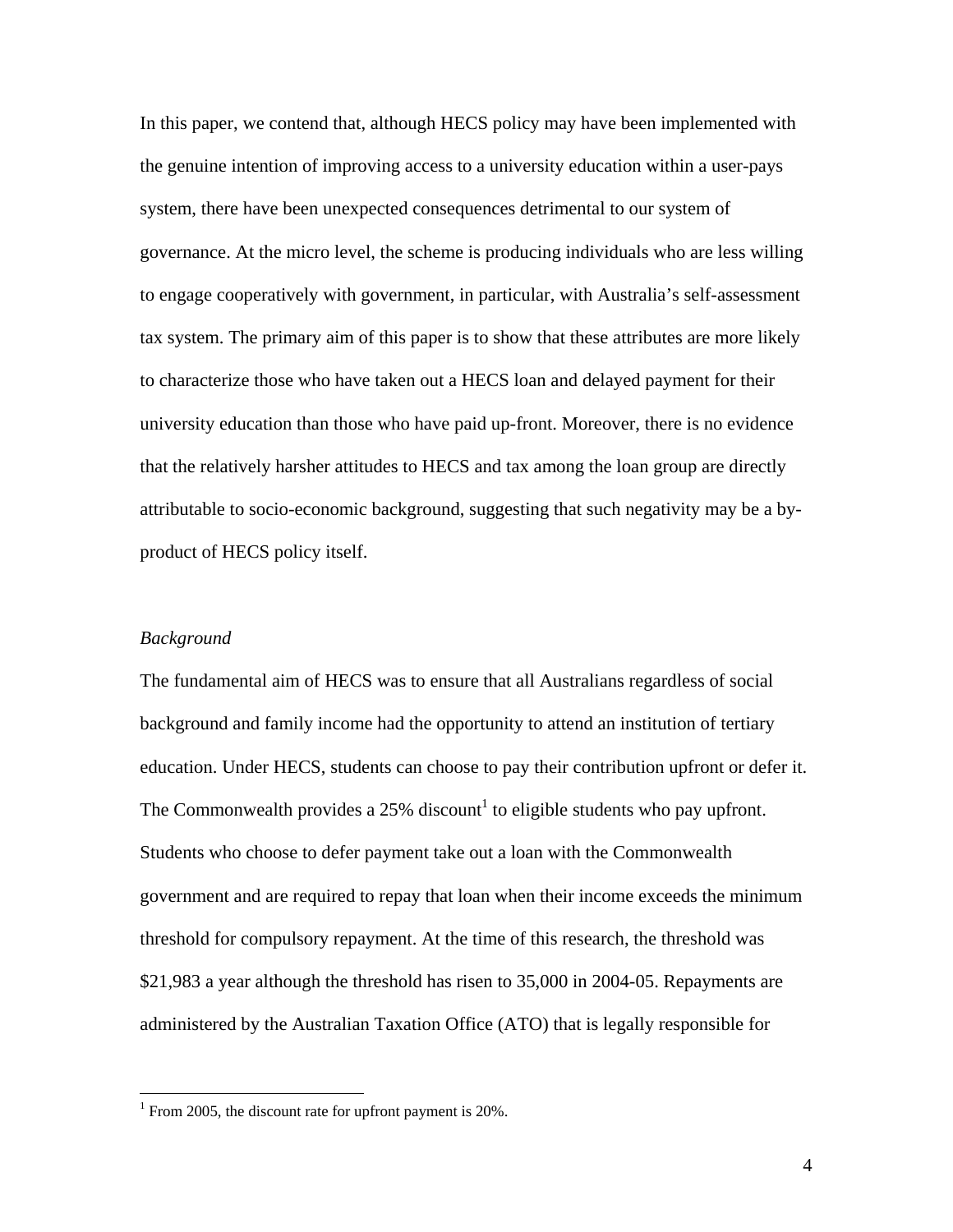collecting the balance of the outstanding loan from graduates through the taxation system.

Since the introduction of HECS, concern has increased as to whether the scheme fulfils the hopes and aspirations of Australian citizens. For example, HECS debt has caused students to defer other investment decisions (e.g., family commitments, house purchase, business investments) and to engage in increased paid outside work during semester (Larkins, 2003). A recent report has revealed that 20% of HECS loans (estimated to amount to A\$2.8 billion in 2004) are unlikely to be repaid (*The Australian*, 13 November 2004; *The Sydney Morning Herald*, 1 April 2003) which poses a challenge for the ATO. It has been stated that the doubtful student debt has increased by over 230% from 1996 to 2003 (The *Weekend Australian,* 21-22 Feb, 2004). An even more alarming aspect of HECS is diminished morale in relation to repaying the HECS debt, which in turn, impedes tax morale (Braithwaite & Ahmed, in press). Bearing a HECS debt has also been found to be a risk factor in relation to tax compliance (e.g., Ahmed & Braithwaite, 2004, in press). These studies have demonstrated that tax evasion is greater among those graduates who carry a HECS debt for their higher education.

The studies that have linked HECS loans with tax evasion have relied on qualitative interviews and path models that have implicated attitudes to HECS, university, loan repayment, and deterrence provisions as additional causal agents (see Ahmed  $\&$ Braithwaite, 2004, in press). Basic demographic variables have been controlled in these models, but nowhere has the explicit question been raised about the intersection of the demographic and the attitudinal predictors. At a time in Australia when public debate is giving credence to "the politics of envy" (Hughes, 2001), an important question to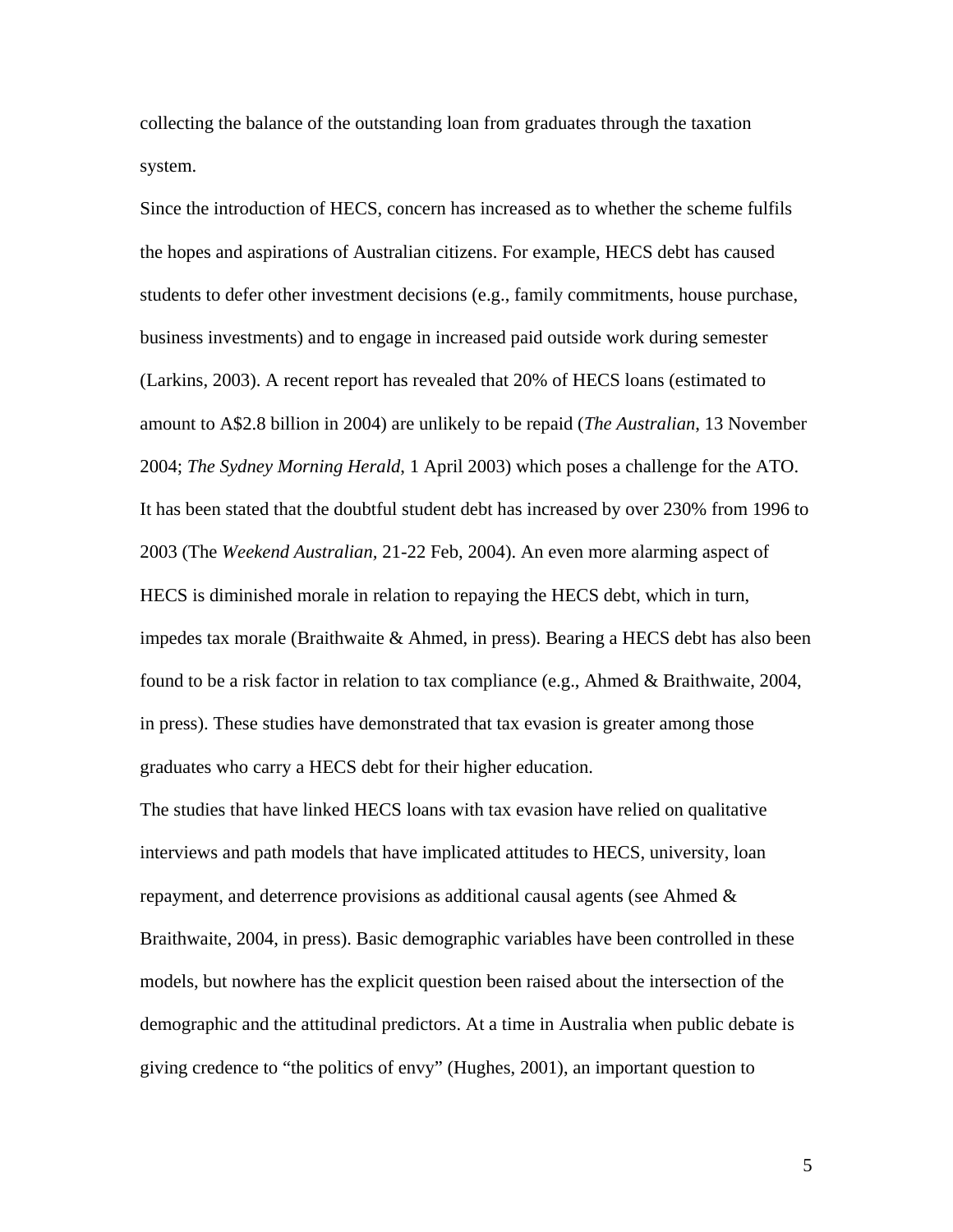answer is do negative attitudes towards HECS and taxation reflect the social discourse of demographic groups who feel that they have had fewer opportunities than others or do they signal unease about the direction in which the democracy is heading? If graduates who carry a HECS debt are demographically distinctive in that they come from less privileged groups than graduates who pay up-front fees, and if these demographic differences dominate the attitudinal differences that have been observed in earlier studies, some support might be claimed for "the politics of envy" argument. If, however, the attitudinal variables remain important in discriminating those with HECS loans and those who have paid upfront fees, after demographic markers of disadvantage and privilege have been considered, it is more likely that the implementation of the HECS scheme itself has been responsible for alienating a significant proportion of Australian graduates from the tax system and from meeting their civic responsibilities.

#### *The present study*

Two groups (loan group and upfront payment group) were compared in terms of (a) socio-demographic background (8 variables), (b) educational experiences (4 variables), (c) attitudes towards HECS policy (4 variables), and (d) taxpaying behaviour (1 variable). First, a comparison is made of graduates who deferred payment and those who did not on each of these variables. Subsequently, a multivariate analysis is used to find out which of these variables are most important in discriminating the two groups. Do sociodemographic variables reflecting low opportunity dominate the other variables, or does the loan group continue to manifest negative attitudes and behaviour toward government instrumentalities even after demographic differences have been controlled?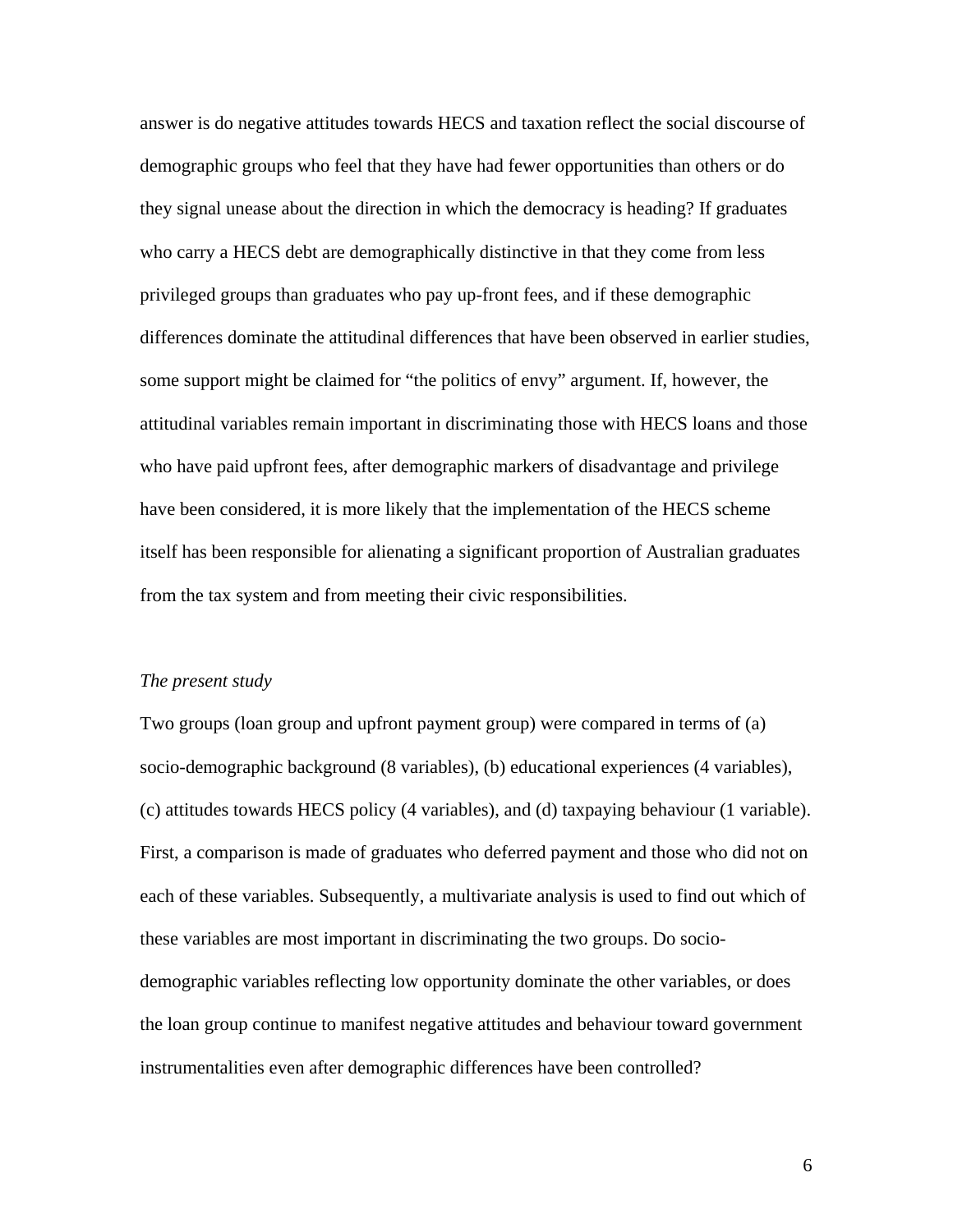#### *Hypothesized socio-demographic profile of those with a HECS loan*

In theory, graduates who take out a HECS loan should come from socio-demographic groups which traditionally have had less opportunity to attend university or who have difficulty meeting the costs of a tertiary education. Indicators of concern about costs might include choice of university course (undertaking cheaper courses (Band 1 and Band 2) rather than the more expensive Band 3 courses) and acknowledgement that cost was a salient factor in choosing a particular course at a particular university. A number of studies have shown that university enrolment patterns are increasingly being affected by the anticipated HECS debt especially among disadvantaged students (see Aungles et al., 2002; Phillips et al., 2003).

Also relevant are likely to be age, gender and work experience, albeit in complex ways. While age is likely to mean that the opportunity to save money to meet the costs of a university education is greater, there might also be constraints on how one's savings are spent, perhaps due to meeting family responsibilities. Similarly, having spent time in the workforce provides economic opportunity to pursue tertiary education, but going to university might be a distraction from gaining advancement in one's career, which in turn, puts economic well-being at risk. With regard to gender, ambiguities also are present as to who is privileged and who is not. The pay gap between men and women might be considered a discouragement against women going to university, unless tertiary education is seen as a way in which women will gain the competitive edge in the workforce. On all three dimensions of age, work experience and gender, the hypothesized relationships are that those who are best positioned financially will be more likely to pay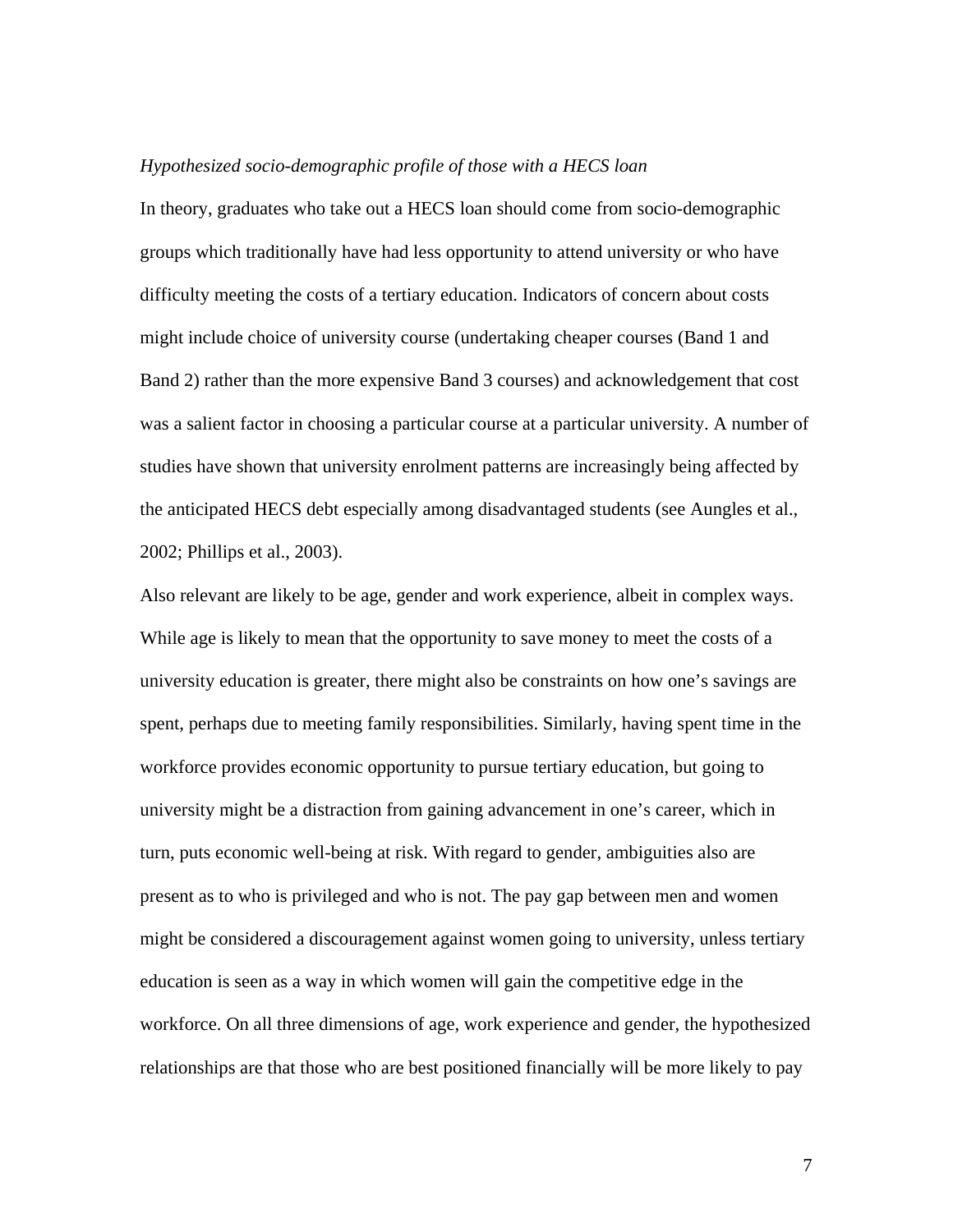upfront fees, and those who are least well off financially will take out a HECS loan. In other words, those who are young, who have little work experience and who are women will be more likely to be relatively economically disadvantaged and take out a HECS loan.

In addition to being young, female, with little work experience and with concerns about the cost of a university education, income after graduation was considered a relevant variable. Lower than expected income could explain negative attitudes among those who had taken out a HECS loan. For this reason, current income needed to be controlled as well as the socio-demographic indicators that might be expected to make it difficult for individuals to pursue tertiary studies.

Finally, controls were introduced for part-time study and for being self-employed. Parttime students are known to be more likely to pay upfront (Long & Hayden, 2001) presumably because they have disposable income as a result of holding down full-time jobs while they study. Those who are self-employed have different loan repayment arrangements from employees. The self-employed are responsible for setting money aside for their loan repayments while employees have their HECS loan repayment automatically deducted from their salary by their employer along with their income tax.

#### *Negative attitudinal variables and tax evasion*

Our own previous research suggests that graduates with a HECS debt value educational attainment differently, and demand more in terms of educational outcomes and experiences. Findings from a pilot study (Ahmed, 2000) revealed strong feelings of resentment about carrying a HECS debt when students felt they were not getting value for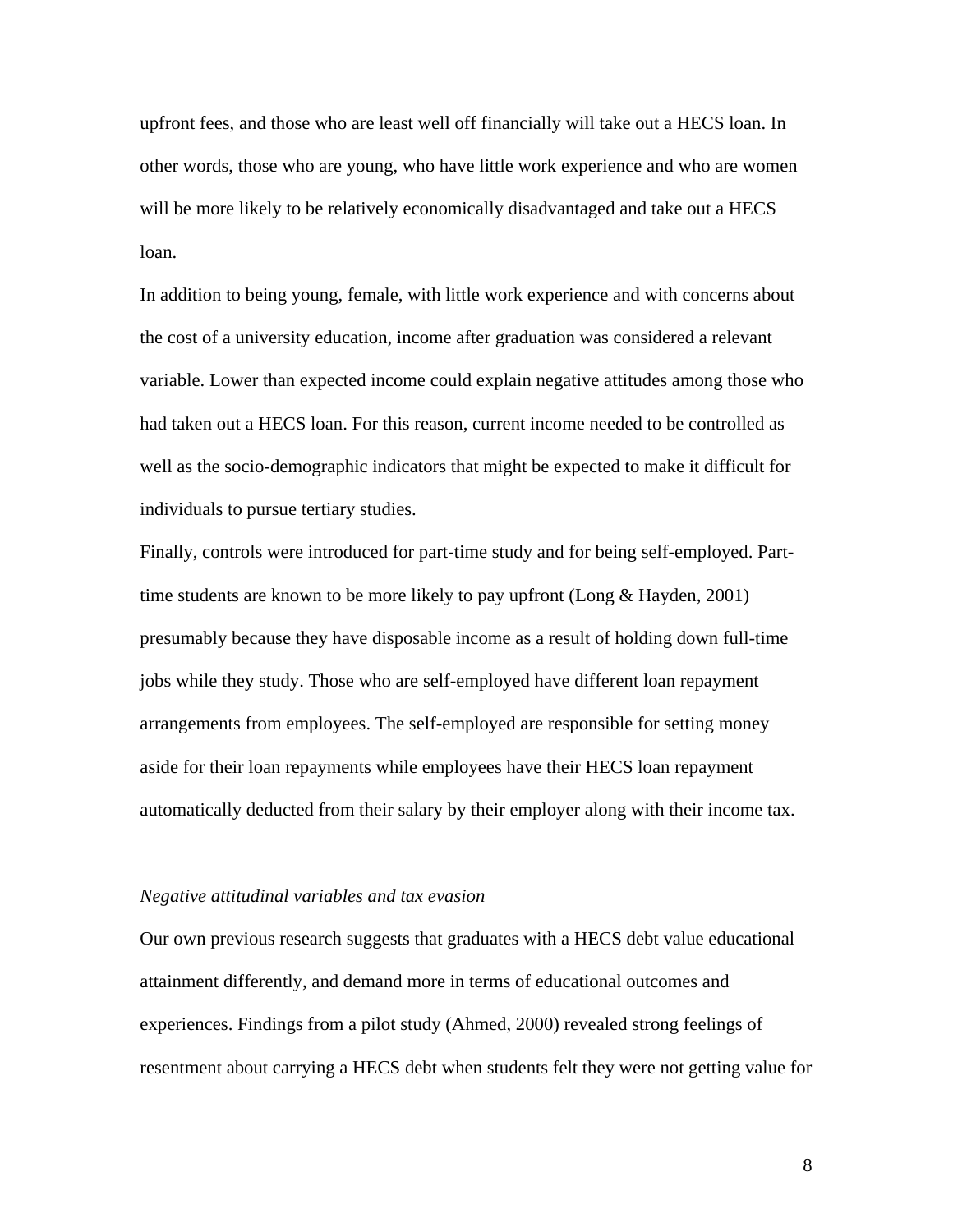money from their university course. There is some evidence, however, that dissatisfaction is not confined to those who carry a HECS debt. More recent studies have demonstrated that course dissatisfaction weakens the sense of moral obligation to pay HECS (Braithwaite & Ahmed, in press) and increases the propensity to evade tax regardless of whether or not graduates bear a HECS debt (Ahmed & Braithwaite, in press). Level of course satisfaction is critically important to the tertiary sector at a time when competition for student enrolments is rife. It should also be of enormous concern to government if willingness to be a good citizen is compromised by dissatisfaction with tertiary education standards. Compounding these problems for both the university and government sectors is the possibility that HECS loans are generating dissatisfaction rather than appreciation for the opportunity to have a tertiary education. Course satisfaction in the current study is operationalized as graduates' satisfaction with the benefits they received from their courses, specifically (i) quality teaching, (ii) professional development, (iii) clear coursegoals, and (iv) skill acquisition.

A second set of hypotheses tested is that graduates carrying a HECS debt are more likely to view HECS as an unfair policy and have a lower internalized obligation to repay the loan. HECS loans are designed to attract those who are having financial difficulties, but they are also likely to be associated with ideological preferences about who should support the universities. Paying upfront is consistent with a user-pays approach to the use of resources, while HECS loans are likely to prove more attractive to those who hold to the view that tertiary education is a public good which the government should provide and make available to all. Criticism of HECS and less obligation to repay the loan may be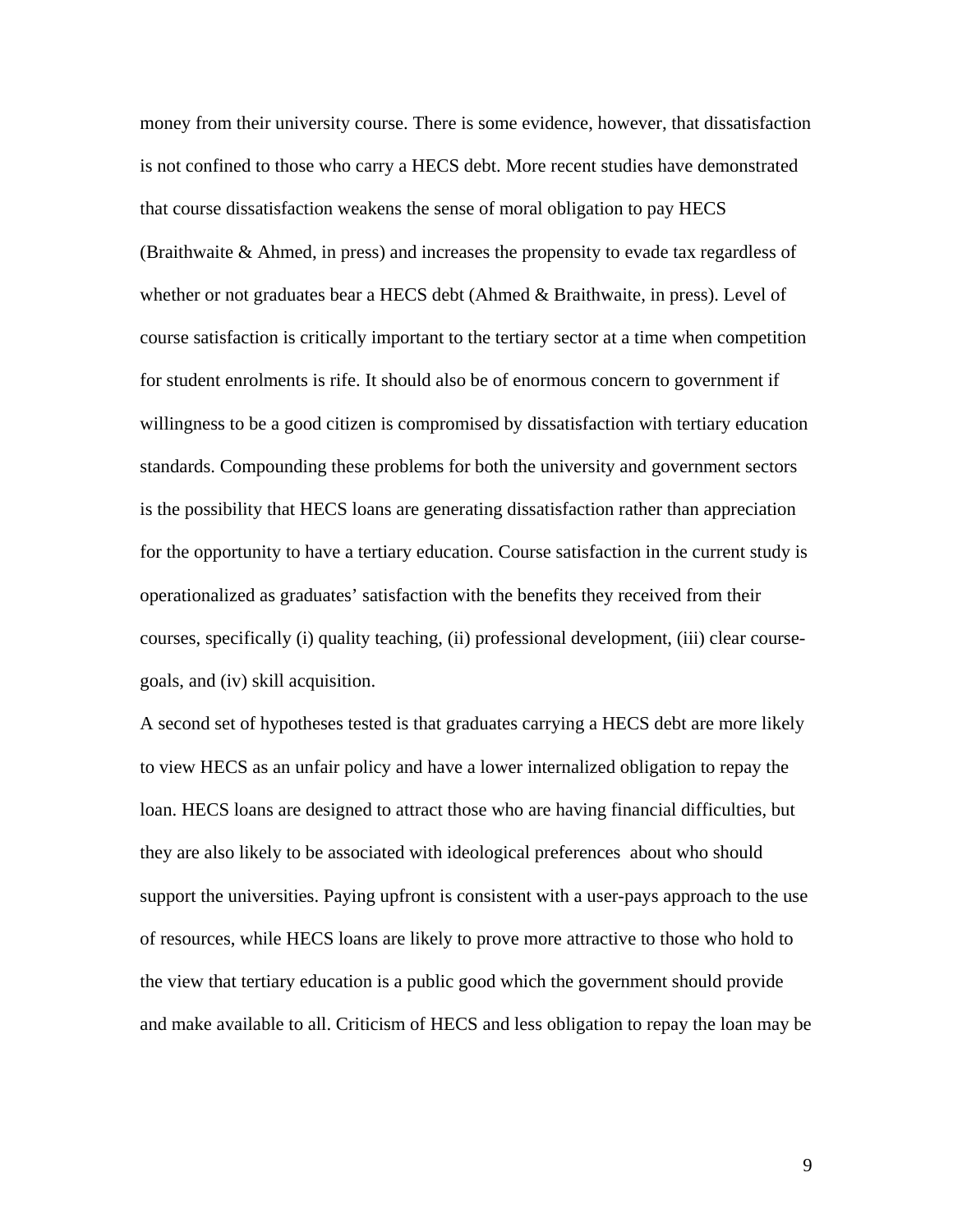signs of political resistance that are more common among those who have a HECS debt than amongst those who have paid upfront fees.

Previous work has shown that those with a HECS debt are more likely to cheat on their tax, a finding that has remained significant even after controlling for age, income, satisfaction with tertiary studies and opposition to HECS policy (Ahmed & Braithwaite, 2004; in press). One possibility is that tax evasion is a way of recouping monetary losses as a result of HECS repayments, an argument that becomes increasingly plausible given that the agent handling HECS debts and repayments is the Australian Taxation Office (ATO). The ATO has the responsibility for collecting HECS debts from students. The ATO also has the data with which to calculate the value of the debt and to monitor the levels of compliance with debt repayment obligations. Students disclose that they are carrying a HECS debt to their employers, who are required by the ATO to deduct a specified amount of repayment at source along with personal income tax.<sup>2</sup> Possibly graduates who carry a debt develop an antagonistic relationship with the ATO because they view the ATO not only as the HECS debt record keeper, but also as the "oppressive" debt collector.

In the next section we outline the method used to examine the extent to which those with a HECS debt and those who have paid their fees upfront hold different attitudes to university, government policy and taxpaying, as well as the extent to which expected differences in attitudes and actions can be discounted because they are attributable to socio-demographic background variables, in particular, economic well-being.

 $\overline{a}$ 

 $2^2$  Self-employed graduates communicate directly with the ATO.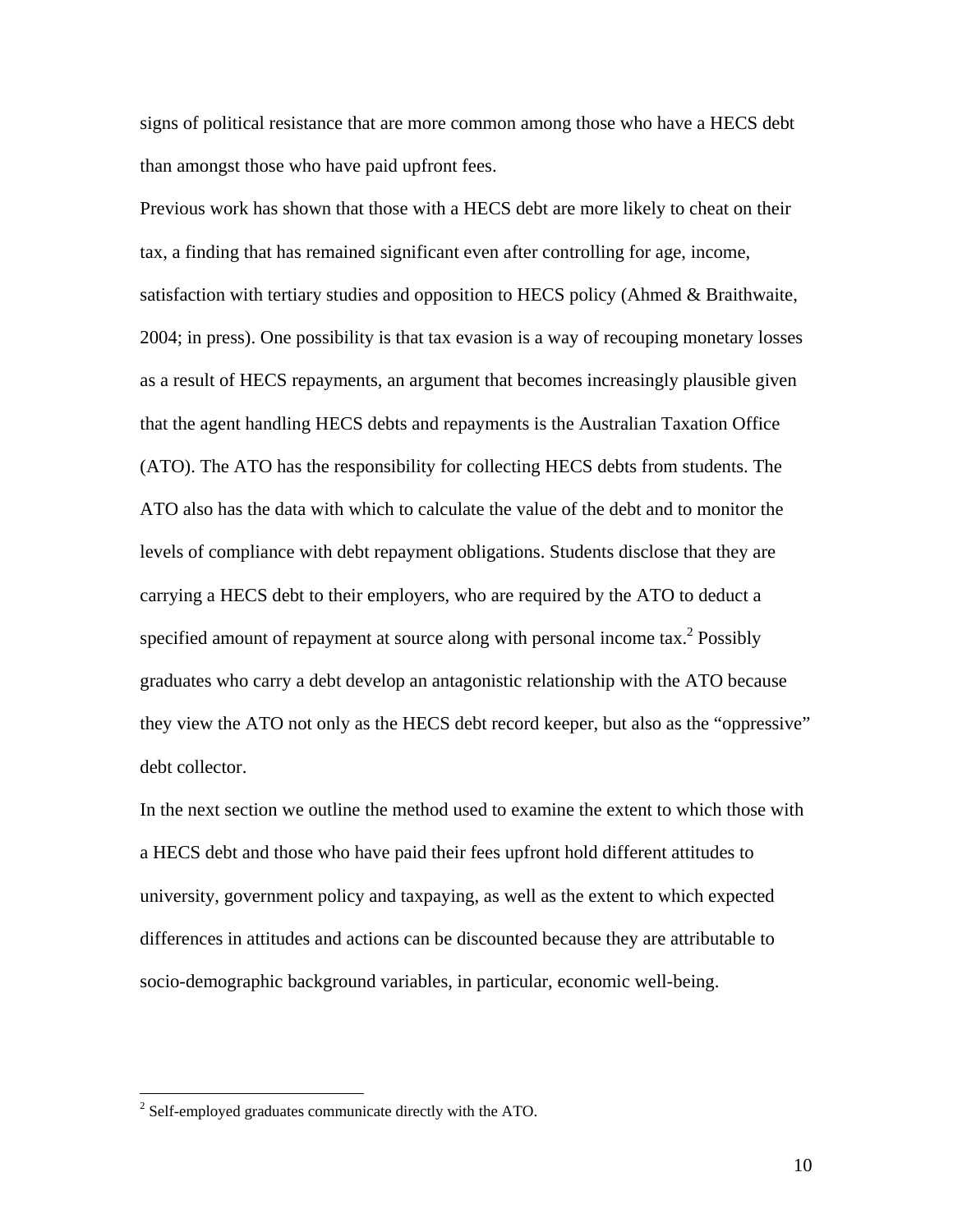#### **Method**

#### *Participants*

The data used in this paper were collected from 447 Australian graduates who completed the Graduates' Hopes, Visions and Actions Survey<sup>3</sup> (GHVA Survey). New graduates whose degree was conferred in either 1998 or 1999 were selected for this study as they were expected to have started employment by the time the survey was mailed out. The sample was stratified in terms of students graduating from each discipline in two universities in the Australian Capital Territory.

Of the 1500 questionnaires distributed, 447 were returned after several reminders, giving a response rate of 33% (after excluding undelivered questionnaires). While low in absolute terms, this response rate is comparable with rates reported for other tax-based surveys (Braithwaite, 2001; Pope, Fayle, & Chen, 1993; Kirchler, 1999; Wallschutzky, 1996; Webley, Adams, & Elffers,  $2002)^4$ .

#### *Procedure*

 $\overline{a}$ 

The participants were initially sent an introductory letter about the survey that guaranteed strict confidentiality of responses. The letter explained that the purpose of the survey was to gain an understanding of how graduates viewed the HECS, how they felt about their tertiary education experiences, and how they would describe their taxpaying behaviour.

<sup>3</sup> http://ctsi.anu.edu.au/UP.Ahmed.HECSquest.pdf

<sup>&</sup>lt;sup>4</sup> Wallschutzky (1996) has argued that tax surveys of the general population cannot be expected to yield a response rate higher than 30-40%.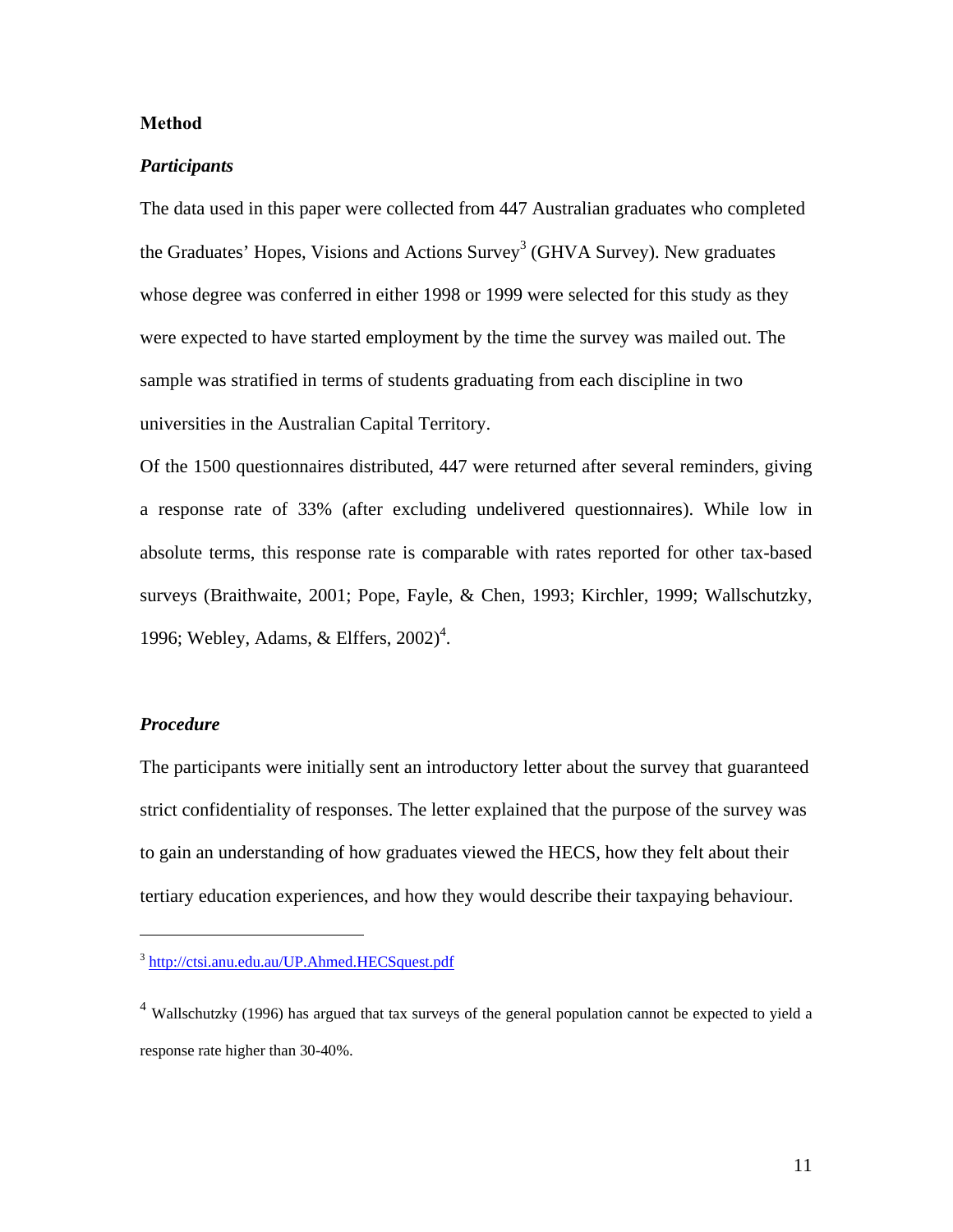After one week, the survey questionnaire was mailed out along with an accompanying letter and a postage-paid return envelope. The accompanying letter re-emphasized the research purpose, re-iterated the guarantee of respondent anonymity, and encouraged respondents to return the completed questionnaire in a sealed envelope. A two-week return date was requested. An identification number appeared in the questionnaire to allow follow-up reminders of non-respondents asking them to complete and mail the survey if they had not already done so. As recommended by Dillman (1991), a reminder postcard was sent out one week after the initial mailing. Three weeks later, an identical packet was sent out to those participants who had not returned the questionnaire.

#### *Measures*

The GHVA Survey was based largely on the Community Hopes, Fears, and Actions Survey (Braithwaite, 2001) with some additional items included to assess perception of the desirability and practicability of HECS, and an evaluation of university courses. Details about the measures used to empirically answer the research questions posed in this paper are provided below.

**Having a HECS liability:** This was assessed using a single item: "Do you have a HECS debt?" (yes  $= 1$ , no  $= 2$ ; reverse coded for analyses). Of the total sample, 65% had a HECS debt and 35% had paid their tuition fees upfront. This survey seems to overrepresent those who had paid upfront fees when compared with the 26% who had done so in Kim's study (1997). Of those who claimed to have paid upfront, 67% made the full payment whereas 33% chose the partial upfront payment option. Of those who had paid upfront, 65% reported that they were self-funding, 25% that their parents paid for them,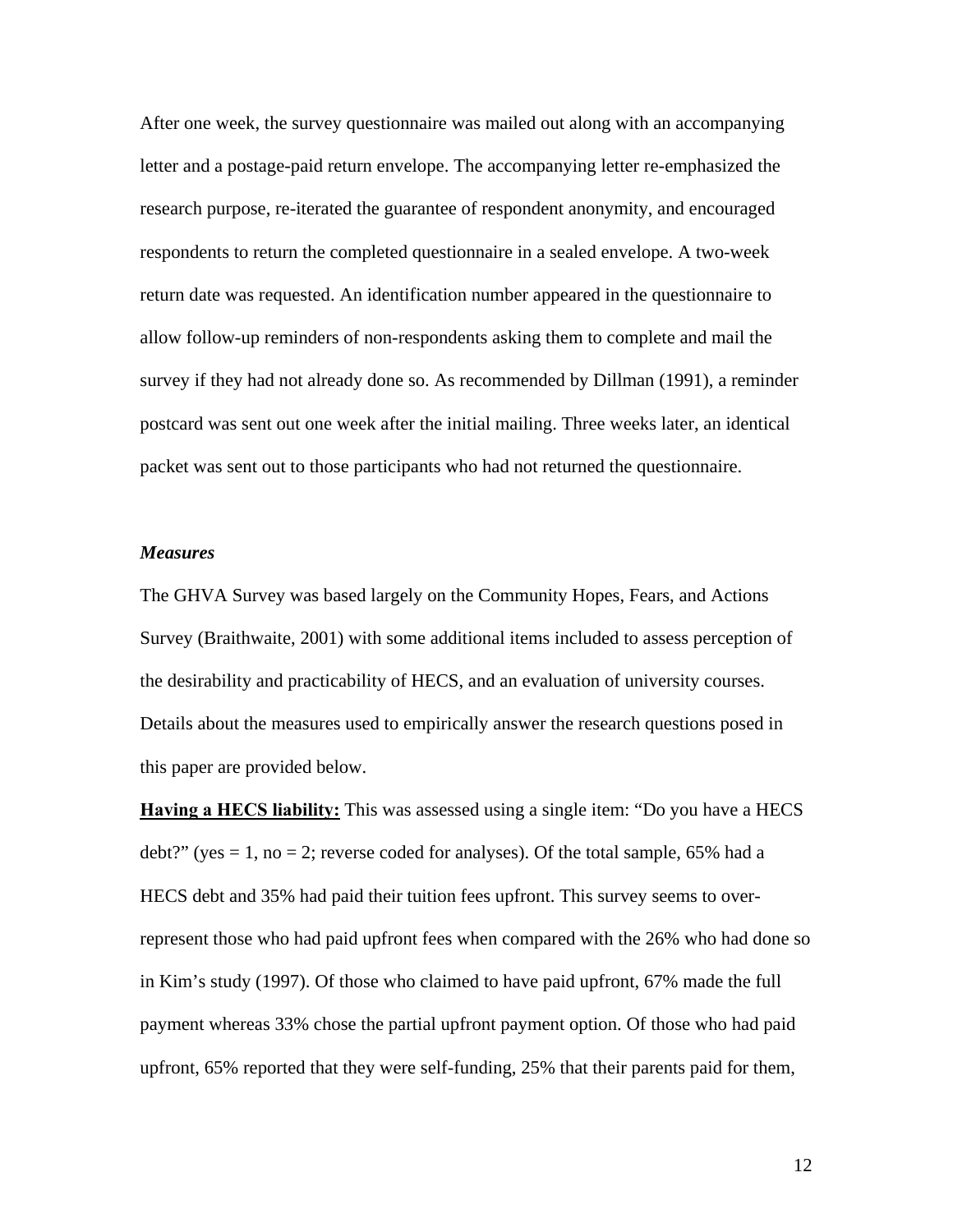and 10% that employers paid for them. Readers should be cautious in interpreting these figures because the categories are not mutually exclusive. For example, in theory, a respondent's upfront payment can be made by parents at first, then by the student, and finally by the employer.

**Socio-demographic variables**: Eight socio-demographic variables were used in this study which are described below.

Age and gender: Respondents' age was measured in years (Mean  $= 31.39$  years; SD  $=$ 9.84). Gender was scored 1 for male (41%) and 2 for female (59%).

Length of working years: Respondents were asked a single question: How long have you been working? Most respondents had been working for for more than 2 years (27% for 1- 2 years, 24% for 2-3 years, 39% for more than 3 years, only 10% had been working for less than a year).

Cost salience: To assess the salience of the cost of university courses for respondents, the following two questions were asked: Did your financial circumstances influence your (a) choice of course? And (b) choice of university? (yes = 1, no = 2). Responses to these two items were reverse scored so that a higher score indicates cost was a relevant issue influencing students' enrolment including their choice of course and university. To form the index of cost salience, respondents were grouped as perceiving financial burden if they had answered "yes" to <u>any one</u> of the above questions. Thirty-four percent of the respondents reported that their financial circumstances adversely affected their choice of enrolment in some way.

Field of study: Field of study at the undergraduate level was assessed through respondents' selecting one of the following broad disciplines:  $1 =$  Arts, education, nursing;  $2 =$  Science,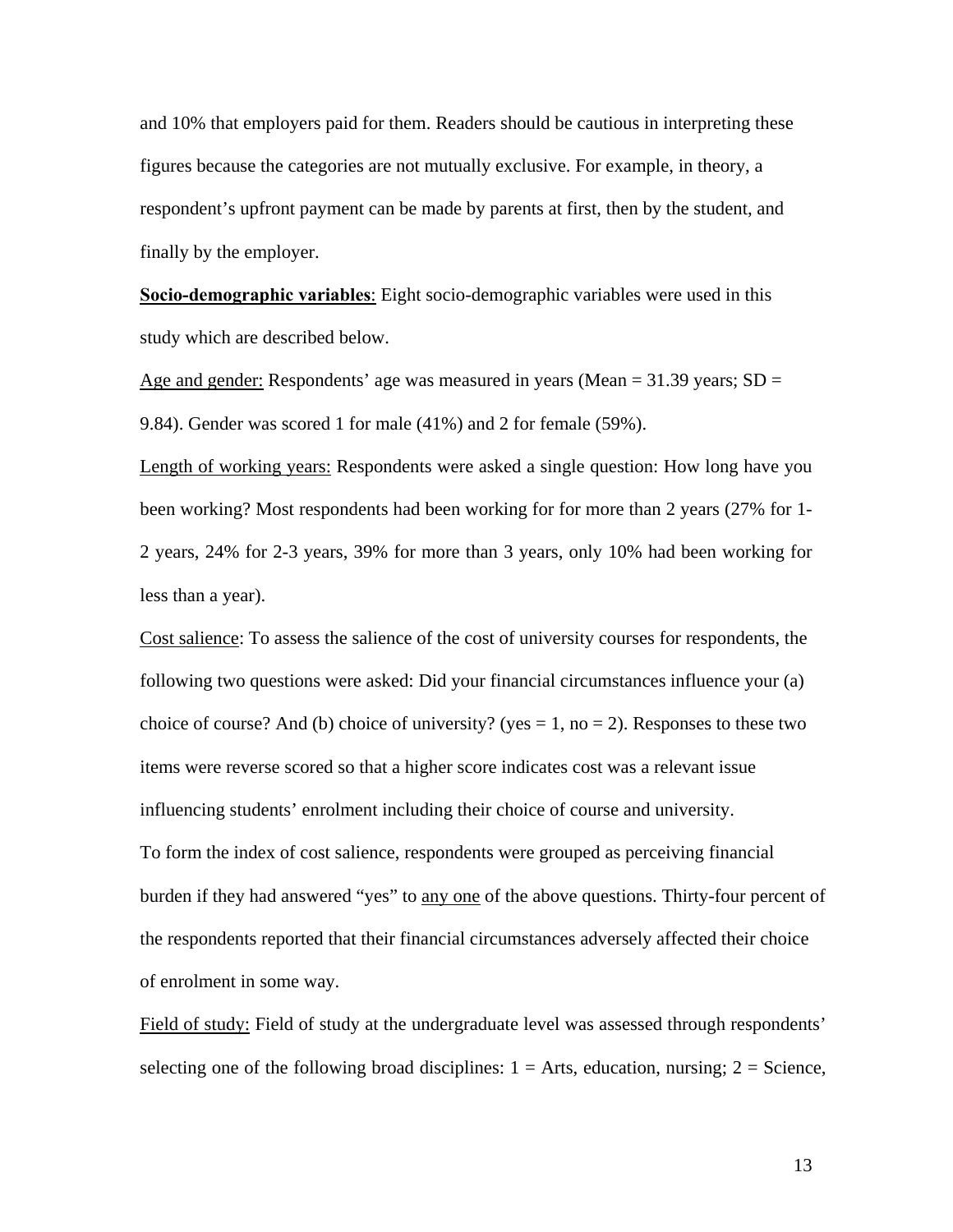engineering, agriculture, architecture, business/economics;  $3 = Law$ , medicine, veterinary science;  $4 =$ Combined degree;  $5 =$ Other. Courses described under 5 were recoded into the other categories. For analytical purposes, less expensive courses (Band 1 and Band 2) were collapsed, as were more expensive courses (Band 3 and combined degree), to form a new variable with 2 categories. A less expensive course was undertaken by 76% of graduates. Modes of study: Respondents were asked a single question: What was your type of attendance for the tertiary course?  $(1 =$  wholly or mainly full-time,  $2 =$  wholly or mainly part-time). Most participants (71%) reported being a full-time student.

Personal income: Personal income was measured in Australian dollars per year. Respondents were asked to tick the income range to which they belonged: (a) less than \$20,000 (covered 8.7% of the sample); (b) \$20,001 - 30,000 (covered 9.7% of the sample); (c) \$30,001 - \$50,000 (covered 55.8% of the sample; (d) \$50,001 - \$75,000 (covered 20.3% of the sample); (e) \$75,001 - \$100,000 (covered 3.4% of the sample); and (f) more than \$100,000 (covered 2.2% of the sample). To reduce skewness in the scale, two response categories ("\$75,001 - \$100,000" and "more than \$100,000") were collapsed into one category for the analyses that follow.

Work sector: Work sector was measured by respondents selecting one of the following categories that best described the type of work they did: (a) government sector, (b) private sector, (c) business, (d) educational institutions, (e) self-employed, and (f) other. For the present purpose, respondents were grouped into 3 categories: first, those working in the non-profit (government sector or educational) institutions (63%); second, those working in the private sector (27%), and third, those in their own businesses or selfemployed (10%).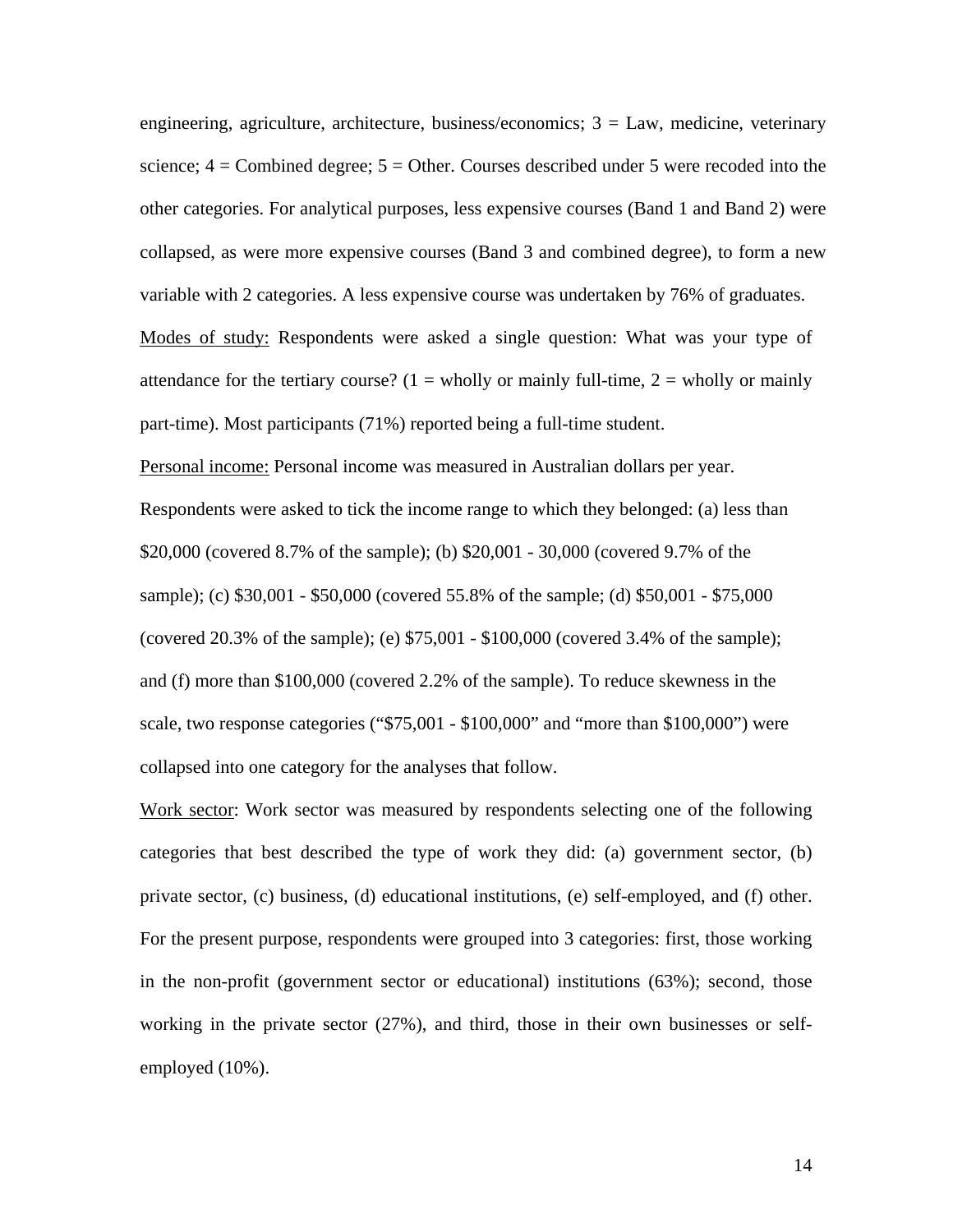**Course satisfaction variables:** The majority of items used to measure graduates' course satisfaction were adapted from the Graduate Experience Questionnaire (Long  $\&$  Hillman, 2000).

Seventeen items comprising the measure covered four aspects of the university experience: (a) quality teaching (4 items; a sample item: "My lecturers were extremely good at explaining things";  $M = 3.62$ ;  $SD = 1.06$ ;  $alpha = .89$ ; (b) professional development<sup>5</sup> (7 items; a sample item: "The course helped me to grow professionally"; M  $= 4.17$ ; SD  $= .92$ ; *alpha*  $= .86$ ); (c) clear course goals (2 items; a sample item: "It was often hard to discover what was expected of me in this course" (reverse coded);  $M =$ 3.73;  $SD = 1.09$ ;  $alpha = .68$ ), and (d) skill acquisition (4 items; a sample item: "The course helped me develop the ability to plan my own work";  $M = 4.62$ ;  $SD = .79$ ; *alpha* = .81).

There were six response categories for all items in this measure:  $1 =$  strongly disagree, 2  $=$  disagree, 3 = slightly disagree, 4 = slightly agree, 5 = agree, 6 = strongly agree (see Appendix for full listing of items).

**HECS related variables:** Four variables were used to gather graduates' views on HECS policy and their likely reaction should they be caught for not repaying the HECS loan by the ATO.

Perception of HECS as an unfair scheme: This scale comprised three items measuring the extent to which graduates regarded HECS policy as unfair and discriminatory: (a) "Recently<sup>6</sup>, the threshold level for compulsory payment of a HECS debt was lowered"  $$ this is unfair; (b) "Differential rates of HECS apply to commencing students depending

 $\overline{a}$ 

<sup>&</sup>lt;sup>5</sup> This aspect was developed for the present study.

<sup>&</sup>lt;sup>6</sup> Note that the survey was conducted in 2000.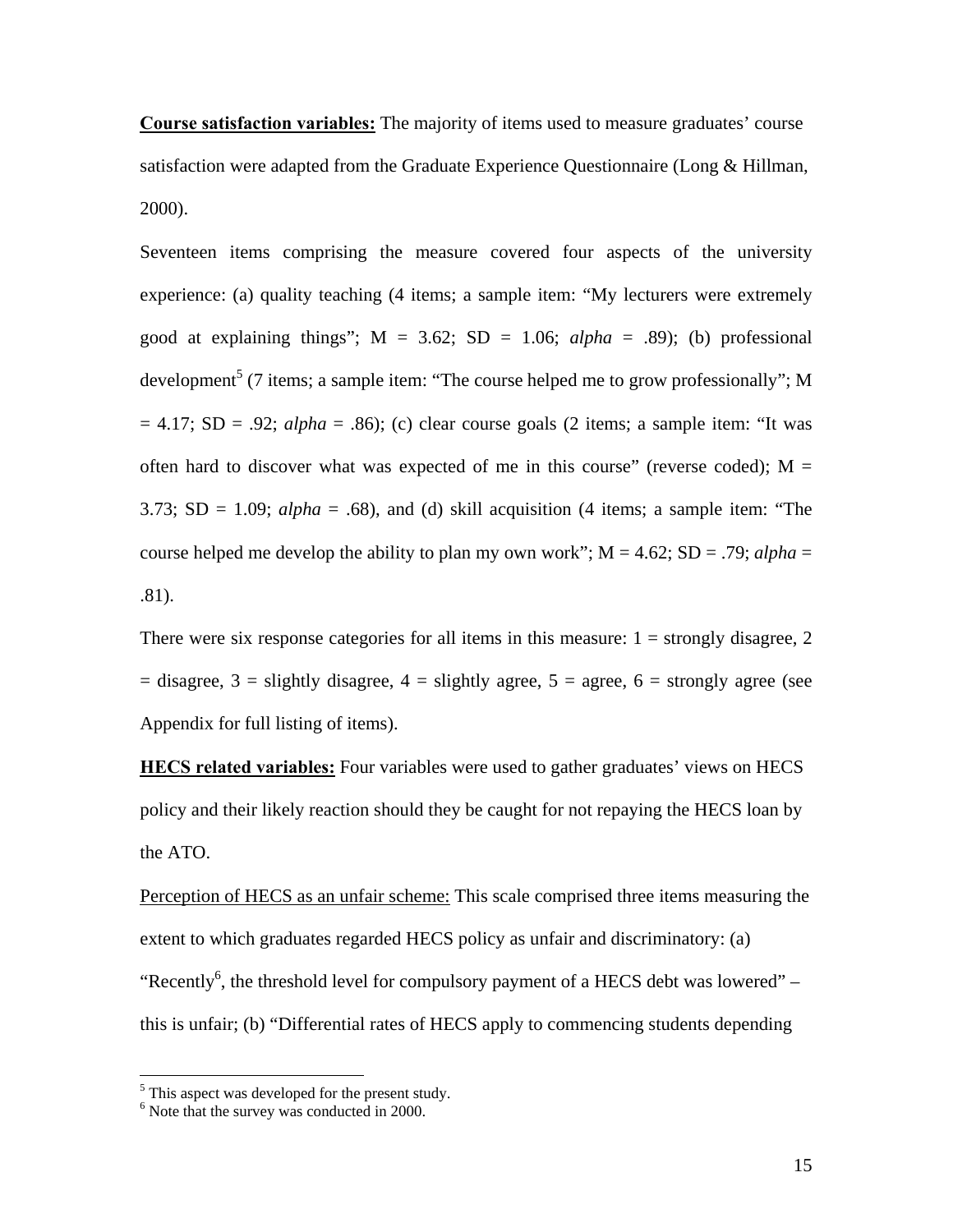upon the type of course (e.g. medicine, science) undertaken" – this is unfair; and (c) "Students who pay upfront are eligible to have a 25 percent discount rate" – this is unfair. There were six response categories:  $1 =$  strongly disagree,  $2 =$  disagree,  $3 =$  slightly disagree,  $4 =$  slightly agree,  $5 =$  agree,  $6 =$  strongly agree (M = 3.72; SD = 1.24; *alpha* = .65).

Perceived deterrence if not repaying HECS loan: Perceived deterrence was measured by combining responses to questions about (a) the probability of being caught, (b) the probability of receiving sanctions, and (c) the probability of seriousness of the consequences (see Braithwaite & Makkai, 1991; Varma & Doob, 1998) in the following scenario:

"Imagine that you chose to defer payment of your HECS debt and you are now required to repay the debt through the taxation system. You DO NOT repay the debt" Each respondent received a deterrence score calculated by multiplying (a), (b) and (c) (see Appendix for details). Scores across the sample produced a mean of 56.98 and SD of 26.52.

Feelings of shame in relation to not repaying HECS loan: A scenario-based self-report questionnaire, Management Of Shame State – Shame Acknowledgment and Shame Displacement (MOSS-SASD (Version II); see Ahmed, 2005), was used to measure shame acknowledgment and shame displacement. Respondents were asked to imagine that they had been caught for not repaying their HECS debt as in the scenario above. They were then asked: "Assume that you now have to pay a substantial fine or penalty. How likely is it that the following would occur?"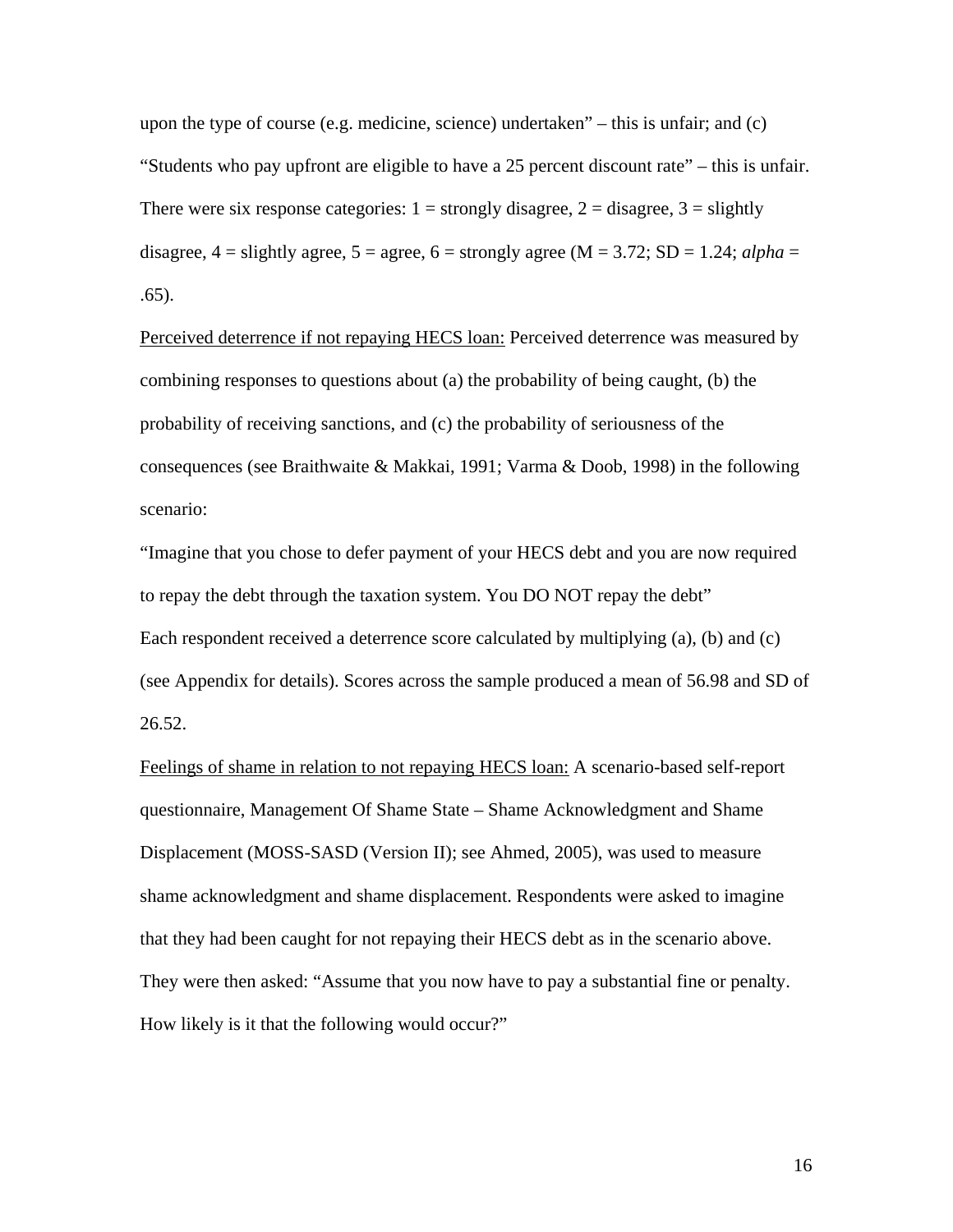Respondents then rated a list of shame related reactions (see Appendix) in terms of their relevance to them using four categories:  $1 =$  not likely,  $2 =$  may happen,  $3 =$  likely,  $4 =$ almost certain.

The *shame acknowledgment* scale measured the degree to which an individual responded to conscience in the sense that the person acknowledged wrongdoing, felt guilt and wanted to make amends (11 items; a sample item: "feel ashamed of myself";  $M = 2.54$ ,  $SD = .89$ , *alpha* = .95).

The *shame displacement* scale measured the tendency to blame and hit out at others when caught for evading HECS payments and making excuses for what had gone wrong (5 items; a sample item: "feel angry with the Tax Office";  $M = 1.77$ ,  $SD =$ .71, *alpha* = .82).

**Tax evasion:** The *tax evasion* index measured the extent to which respondents admitted to having engaged in act(s) of tax non-compliance. This measure of tax evasion aimed to capture transgressions that had already occurred rather than proneness or openness to tax evasion.

Three measures were used to develop the behavioural index of tax evasion. To form the index of tax evasion, respondents were grouped as evaders if they had evaded tax in any one of the following ways:

(1) "How much of your income in the 1999-2000 financial year did you get paid in untaxed cash?" (i.e. notes and coins rather than cheque or directly deposited into a bank account) (less than 5% = 1, between 5 and 20% = 2, between 20 and 50% = 3, more than  $50\% = 4$ , did not get paid any untaxed cash = 5)

and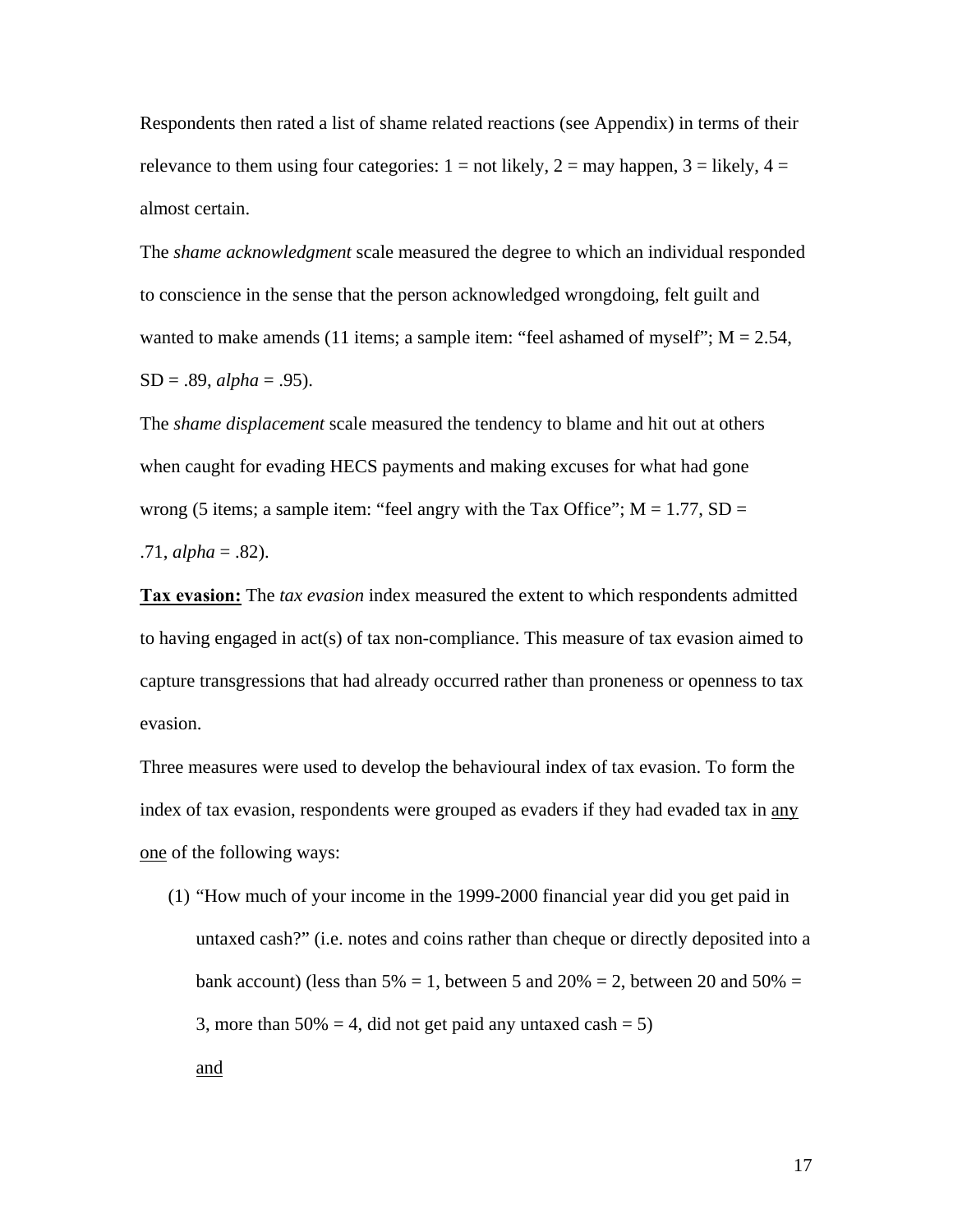"How much of your untaxed cash income did you declare on your 1999-2000 income tax return?" (none = 1 through all = 10); or

- (2) "As far as you know, did you exaggerate the amount of deductions or rebates in your 1999-2000 income tax return?" (a lot = 1, quite a lot = 2, somewhat = 3, a little = 4, not at all = 5); or
- (3) "As far as you know, did you report all the money you earned in your 1999-2000 income tax return?" (yes = 1, no = 2).

Respondents who indicated that they were totally compliant on all of these 3 indicators were assigned to the non-evader group. Thus, tax evasion was scored as 1 if noncompliant on at least one indicator and 0 if compliant on all three indicators. This method was used because this is a relatively inexperienced group of taxpayers most of whom would have had limited opportunity to evade tax in a range of different ways. Thus, if they had tried just one, they were included in the evading group.

#### **Results**

#### *Data Analyses*

The data analyses were performed in two steps. First, for the loan group and upfront payment group, means were compared using independent t-tests, or where more appropriate, frequency breakdowns for the two groups were compared using chi-square tests of independence. The specific aim of these analyses was to examine the extent to which graduates with a HECS debt (loan group) differed from those who paid upfront (upfront payment group) for their tertiary education at the bivariate level of analysis. Comparisons were made in terms of the above mentioned socio-demographic indicators,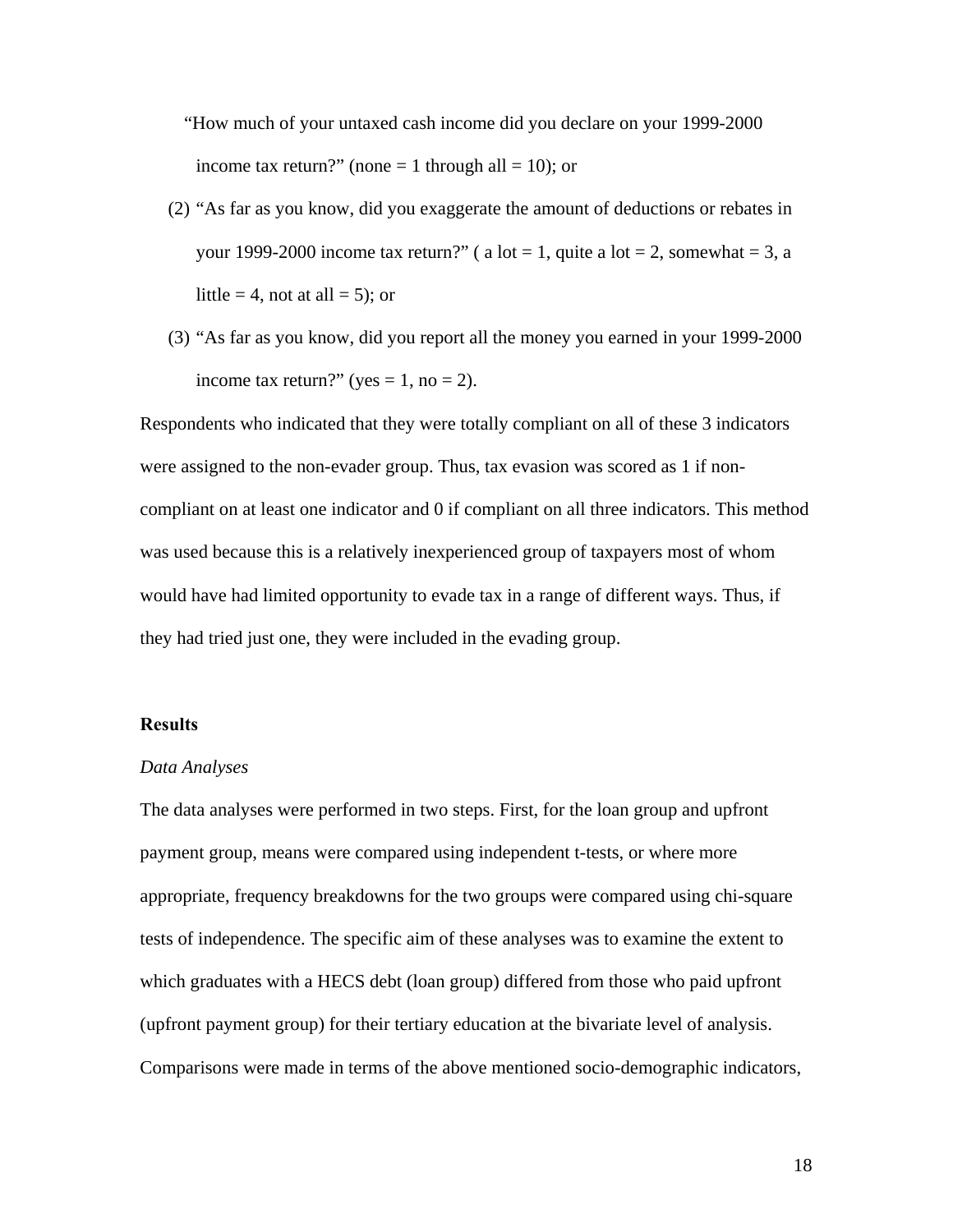university course satisfaction, HECS related variables, and tax evasion. The results are reported in Table 1.

The second step involved a multivariate procedure – hierarchical logistic regression analysis. This analysis was used to examine whether attitudinal and behavioural variables can distinguish the loan group from the upfront payment group above and beyond the socio-demographic variables and university course satisfaction variables. Results are reported in Table 2.

Findings in relation to socio-demographic variables: Graduates deferring payments (in the loan group) tended to be younger, were more likely to be women, and reported being constrained by financial considerations when they chose their course and university. The loan group had had less work experience than the upfront payment group and they were more likely to be full-time students. These findings support the central hypothesis that HECS loans are more likely to be taken out by students whose capacity to pay upfront fees is relatively low. These are the students for whom HECS was designed. These data suggest that the HECS program is effective in so far as it supports those who might be excluded from full-time university study because of their financial circumstances. In addition, loans were more common among those students who enrolled in a less expensive course (e.g., Band 1 and Band 2). Interestingly, students who took out a HECS loan were earning less after graduation than the upfront payment group. The explanation for this difference, however, is likely to be complicated by the fact that women earn less than men on graduation and more women took out a HECS loan than men (Ahmed, 2004; Reiman, 2001). Furthermore, the upfront payment group had more work experience, and therefore, are likely to be further advanced in their careers than the loan group.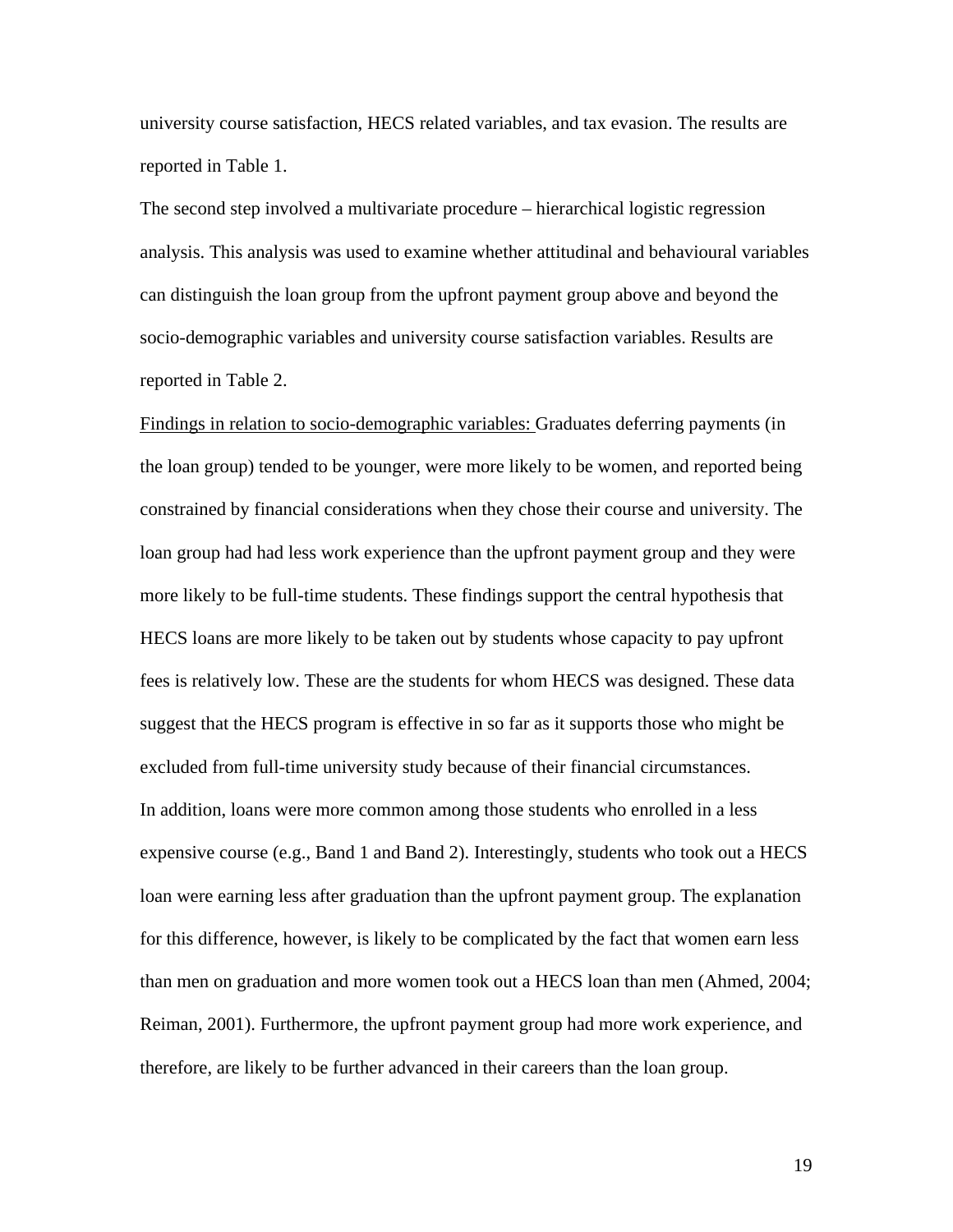| <b>VARIABLES</b>                                        |                                                                  | Loan group     | <b>Upfront</b><br>payment group | t-value                |
|---------------------------------------------------------|------------------------------------------------------------------|----------------|---------------------------------|------------------------|
| Socio-demographic variables                             |                                                                  |                |                                 |                        |
| Age                                                     |                                                                  | 28.61 (7.96)   | 36.45 (10.88)                   | $8.55***$              |
| Personal income                                         |                                                                  | 2.81(.87)      | 3.46(.91)                       | 7.17***                |
| Length of working years                                 |                                                                  | 2.60(.96)      | 3.47(0.91)                      | 8.99***                |
| <b>Course satisfaction variables</b>                    |                                                                  |                |                                 |                        |
| Quality teaching                                        |                                                                  | 3.51(1.06)     | 3.82(1.03)                      | $3.02**$               |
| Professional development                                |                                                                  | 4.10(0.97)     | 4.30(.80)                       | $2.20**$               |
| Clear course-goals                                      |                                                                  | 3.63(1.12)     | 3.91(1.01)                      | $2.60**$               |
| Skill acquisition                                       |                                                                  | 4.85(.81)      | 4.75(.83)                       | $-1.17$ (ns)           |
| <b>HECS</b> related variables                           |                                                                  |                |                                 |                        |
| Perception of HECS as an unfair policy                  |                                                                  | 3.99(1.20)     | 3.23(1.18)                      | $-6.40***$             |
| Shame acknowledgment if not repaying HECS               |                                                                  | 2.47(.89)      | 2.65(.88)                       | $2.01*$                |
| Shame displacement if not repaying HECS                 |                                                                  | 1.81(.72)      | 1.70(.69)                       | $-1.53$ (ns)           |
| Perceived deterrence if not repaying HECS               |                                                                  | 59.52 (25.97)  | 52.39 (27.00)                   | $-2.65**$              |
| Chi-square test of independence (categorical variables) |                                                                  | $\frac{0}{0}$  | $\frac{0}{0}$                   | $\chi^2$               |
| Gender:                                                 | Male<br>Female                                                   | 38<br>62       | 48<br>52                        | $4.01*$ (df =<br>1)    |
| Field of study:                                         | Band $1+2$<br>Band $3 +$ Combined                                | 82<br>18       | 72<br>28                        | $4.51*$ (df =<br>1)    |
| Mode of study:                                          | Full-time<br>Part-time                                           | 87<br>13       | 44<br>56                        | 88.47***<br>$(df = 1)$ |
| <b>Cost Salience</b>                                    | Cost not Relevant<br><b>Cost Relevant</b>                        | 61<br>39       | 74<br>26                        | $7.38**$ (df=<br>1)    |
| Work status:                                            | Non-profit organization<br>Private Organisation<br>Self-employed | 62<br>28<br>10 | 66<br>24<br>10                  | $.81$ (ns)             |
| <b>Tax Evasion</b>                                      | N <sub>o</sub><br>Yes                                            | 75<br>25       | 88<br>12                        | $9.23**$ (df=<br>1)    |

**Table 1.** Mean comparison (standard deviation in parenthesis) with independent t-test values of all variables between loan group ( $n = 289$ ) and upfront payment group ( $n = 157$ )

\*  $< .05,$  \*\*  $< .01,$  \*\*\*  $< .001$ 

No significant differences between groups were found in terms of being self-employed,

or working for an employer in the private, non-profit or public sector.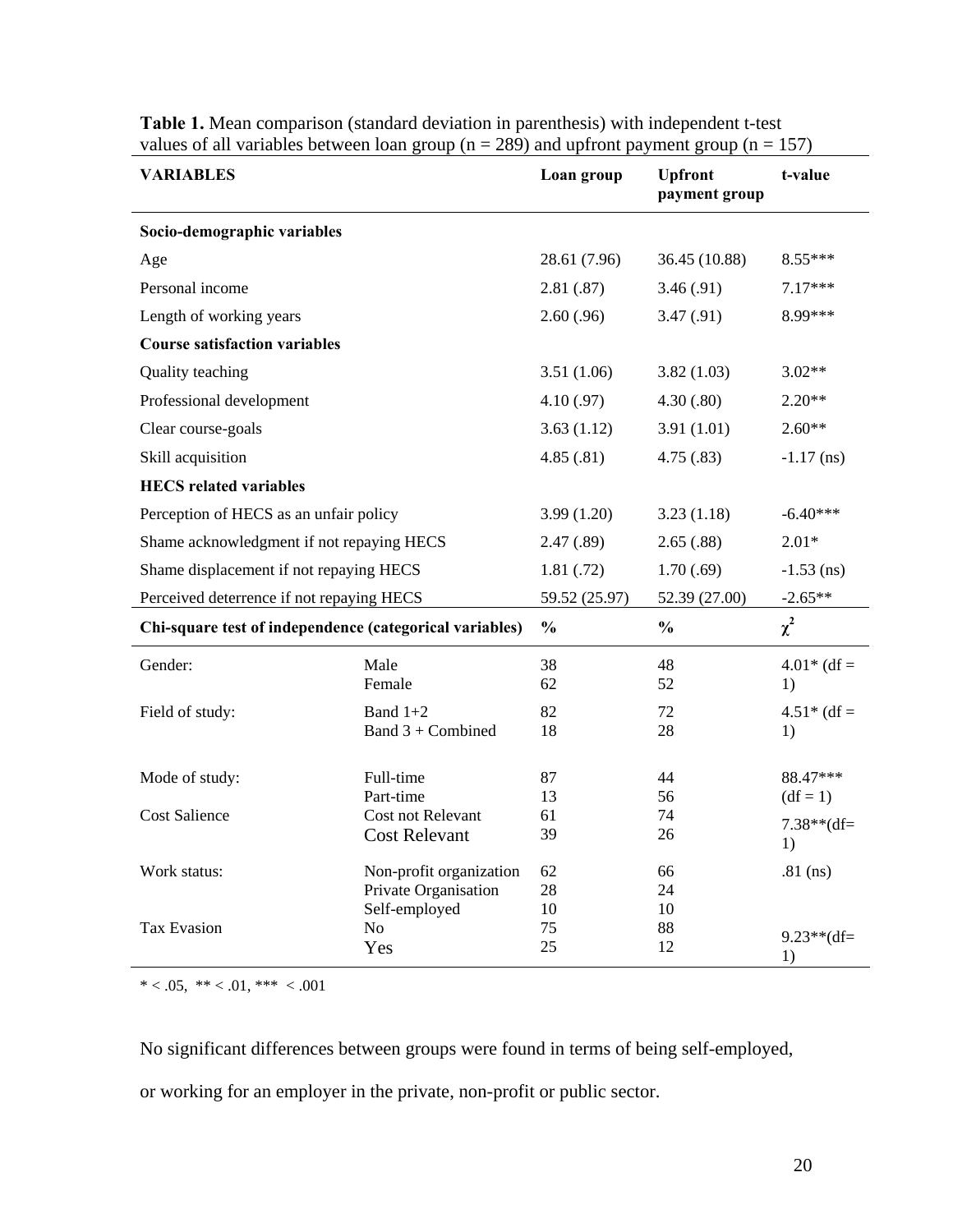Findings in relation to course satisfaction variables: As can be seen from Table 1, graduates who had taken out a HECS loan were less satisfied with the quality of teaching in terms of the staff's ability to explain the subject, to motivate students, and to provide helpful feedback on progress. They also were more critical of the clarity of course goals and standards, and expressed more dissatisfaction with the professional development that they accomplished through their studies. Interestingly, the loan group was no different from the upfront payment group in terms of the skills saw themselves as acquiring through their tertiary education.

Findings in relation to HECS related variables: Respondents' attitudes towards HECS as a social policy were different for the loan and upfront payment group. Graduates who carried a HECS debt were more likely to perceive HECS as an unfair policy than those who did not. When presented with a scenario of not repaying a HECS loan and being caught by the authorities, the loan group expressed less remorse as well as less acknowledgment of shame and responsibility. No significant differences were found on the tendency to blame others, however, in the scenario situation.

The question about deterrence produced an interesting finding. Graduates with a HECS debt were more likely to fear deterrence should they be caught. They did not regard the Tax Office as complacent in chasing up HECS debts.

Findings in relation to tax evasion: From Table 1, the loan group, compared to the upfront payment group, was more likely to engage in tax evasion in terms of exaggerating deductions and/or under-reporting cash earnings.

*Hierarchical logistic regression analysis*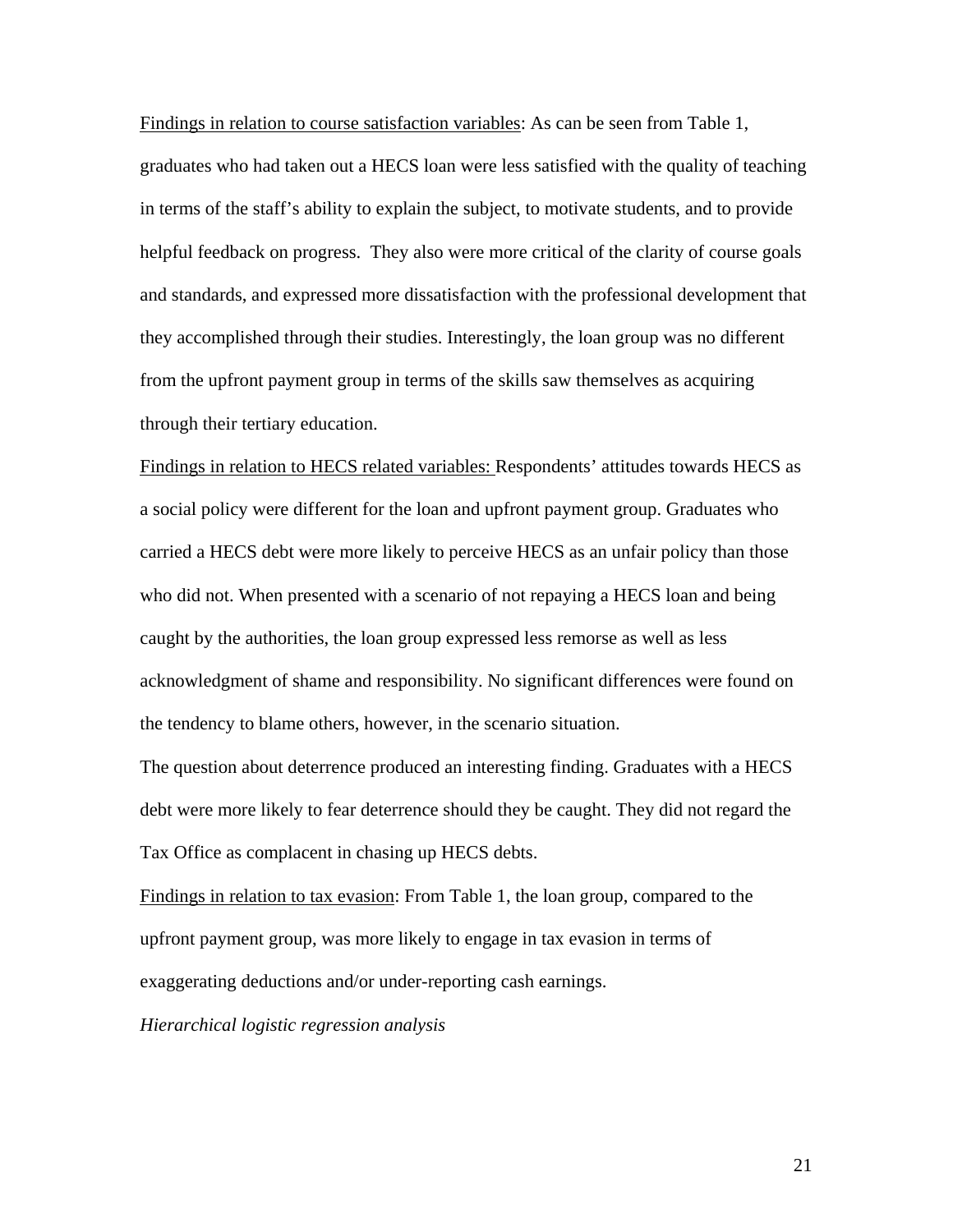In the previous section, 14 variables appear to significantly distinguish graduates who are carrying a HECS debt from those who are not. The purpose of the hierarchical logistic regression analysis is to examine the contribution of attitudinal and behavioural variables (e.g., perception of HECS as an unfair policy, tax evasion) above and beyond the effects of socio-demographic variables (e.g., gender, age, income) and course satisfaction variables. It should be noted that this analysis uses only the variables which appeared to highlight important differences between the two groups of graduates in t-tests and crosstabulations.

Independent variables First step Second step Final step Gender .29 (1.34) .31 (1.55) .47 (2.99) Age  $-03(4.71^*)$   $-03(4.53^*)$   $-05(7.56^{**})$ Personal income  $-0.58(15.01***) -0.57(14.36***) -0.46(8.21**)$ Length of working years -.48 (10.34\*\*\*) -.47 (10.13\*\*\*) -.51 (10.32\*\*\*) Cost salience .47 (3.10) .44 (2.70) .35 (1.49) Field of study .20 (.43) .15 (.24) .12 (.14) Modes of study  $-1.03 (10.44***) -1.08 (11.22***) -1.11 (9.90**)$ University course satisfaction experience  $na$   $-0.24$  (2.24)  $-0.06$  (.13) Perception of HECS as an unfair scheme na na na .52 (20.05<sup>\*\*\*</sup>) Perceived deterrence has na ma .02 (11.98\*\*\*) Shame acknowledgment na na na -.42 (6.69<sup>\*\*</sup>) Tax evasion has na na na  $.97 (6.61**)$ Chi-Square 191.84\*\*\* Nagerkelke Square .49 Sample size 440 Overall % of correct classification 81.6%

**Table 2.** Unstandardized coefficients (B) (Wald statistics in parenthesis) for the hierarchical logistic regression analysis in explaining important variables in differentiating loan group from upfront group

\* p < .05, \*\* p < .01, \*\*\* p < 0.001

The variables were entered in three steps.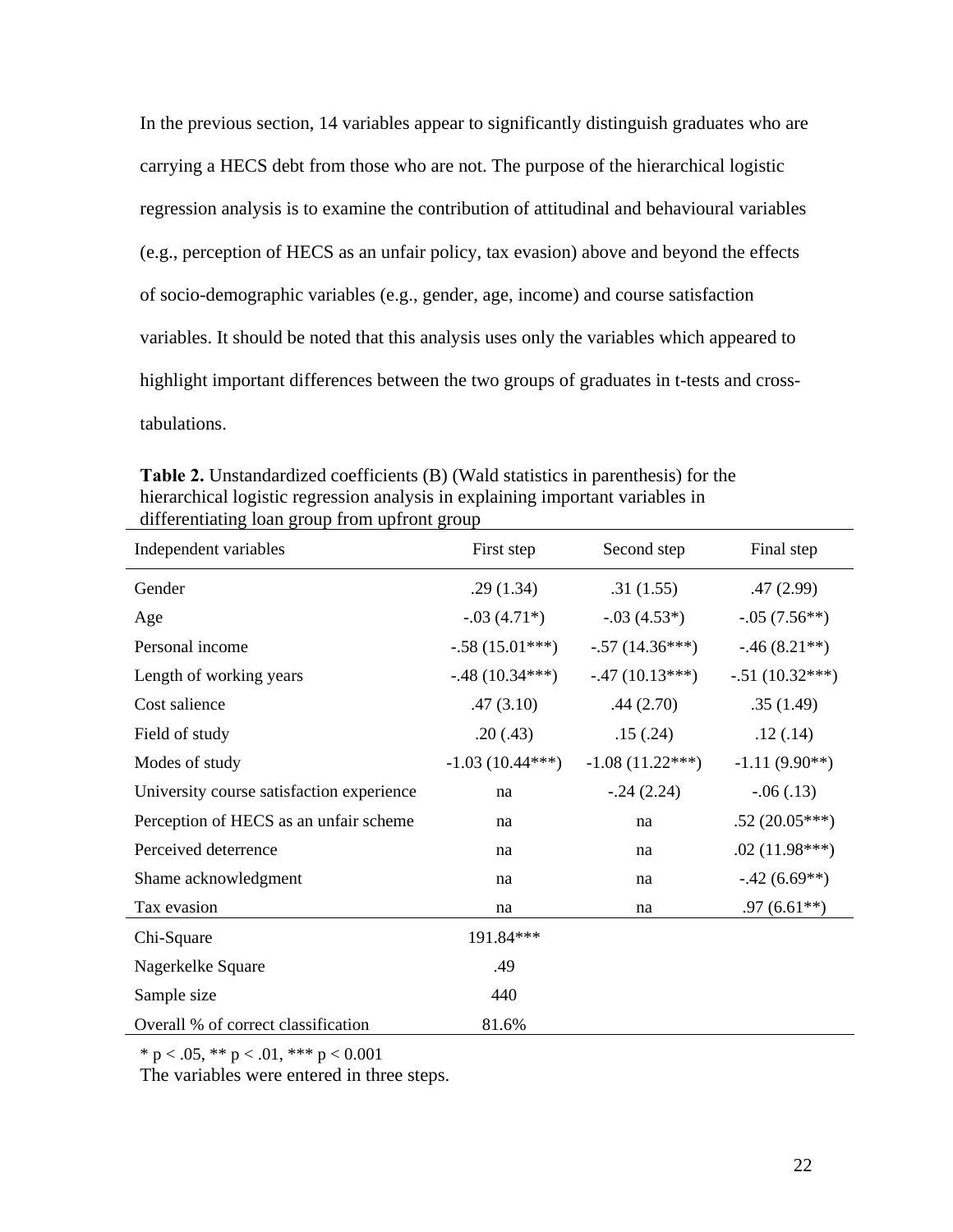First, socio-demographic variables were included in the equation. Four out of seven of these variables (age, personal income, length of work, and mode of study) differentiated those paying upfront fees and those taking out a HECS loan. In the multivariate analysis, graduates were far more likely to belong to the HECS loan group if they were younger, had spent less time in the workforce, had studied full-time, and had lower incomes (after graduation). The perception of cost being a factor in choice of university course was not significant once the other demographic variables were included. The demographic indicators seemed to be more important than perceptions of cost in differentiating those who took out a HECS loan and those who paid their fees upfront. Altogether, this set of variables accounted for 37% of the variance in who carried a HECS loan and who did not.

In the second step, the course satisfaction variables were entered. This time we combined the three significant components of course satisfaction (quality teaching, professional development and clear course goals) into a single composite measure. The justification for developing such a measure was to avoid the risk of one variable 'competing' to account for the same variance as other related variables in the multivariate analysis. The course satisfaction variables tended to be moderately to substantially intercorrelated (between .28 and .49,  $p < .001$ ). In spite of taking this precautionary step, course satisfaction was no more likely to occur in the upfront fee-paying group than the loan group. The outcome at the multivariate level was different from the outcome at the bivariate level. The non-significance of course satisfaction at this point in the logistic regression was best explained by age after some diagnostic analyses<sup>7</sup>. At the bivariate

 $\overline{a}$ 

 $7$  The logistic regression model was re-run dropping one social demographic variable at a time to find out which particular variable rendered course satisfaction insignificant.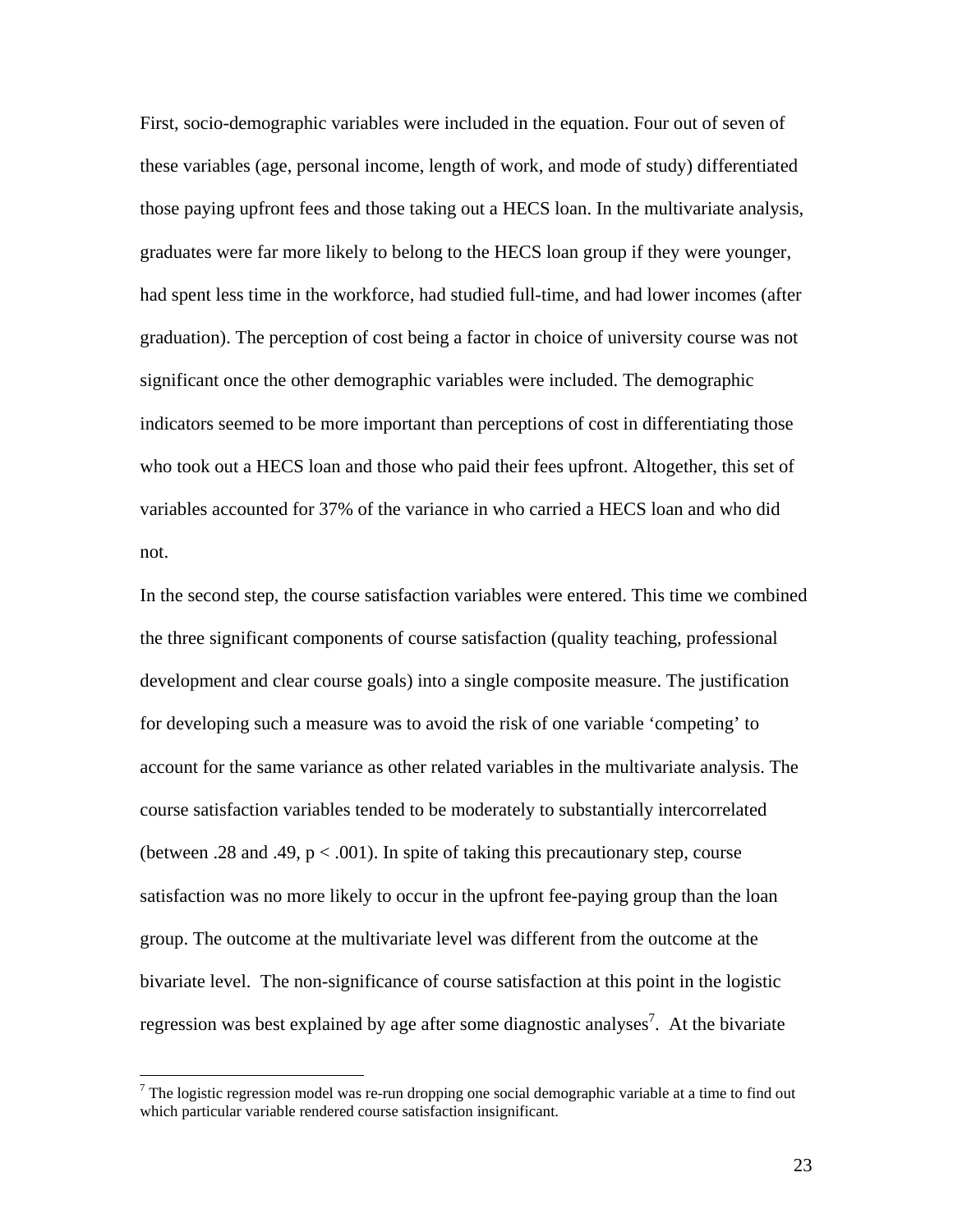level, the highest, and only notable correlation with dissatisfaction was with age  $(r = .22)$ , p < .001): Younger graduates were more critical of their course than older graduates. In the third step, three attitudinal variables along with tax evasion were added. These variables explained an additional 12% of the variance in being a HECS graduate or not. As seen in Table 2, HECS loan graduates were more likely to evade tax, to perceive HECS as an unfair policy and to fear penalties should they not repay their loan (deterrence). Consistent with the unfairness they perceived in HECS was their lower likelihood of feeling shame and remorse if caught for not repaying the loan. The final model accounted for a total of 49% of the variance in whether graduates had paid upfront fees or had delayed payment by taking out a HECS loan (Nagelkerke R Square = .49; Chi Square = 191.81,  $p < .001$ ). A total of 83% of the loan group and 80% of the upfront fee-paying group were correctly classified by the variables. The overall correct classification rate was 81%.

These results are important, in two respects. First, it was possible to find a range of sociodemographic indicators reflecting relative economic disadvantage that significantly differentiated those who took out a loan and those who paid fees upfront. The differences were as they should be if HECS is targeting the intended population. The HECS loan group was the more economically disadvantaged – they were younger, with less work experience, had studied full-time, and were earning less upon graduation. Second, and importantly, a number of attitudinal factors differentiated these groups after controlling for demographic and social indicators of economic disadvantage. Notably absent was course dissatisfaction. In contrast, a number of attitudes and behaviours were notably significant. These were attitudes relating to HECS - its fairness and the obligation to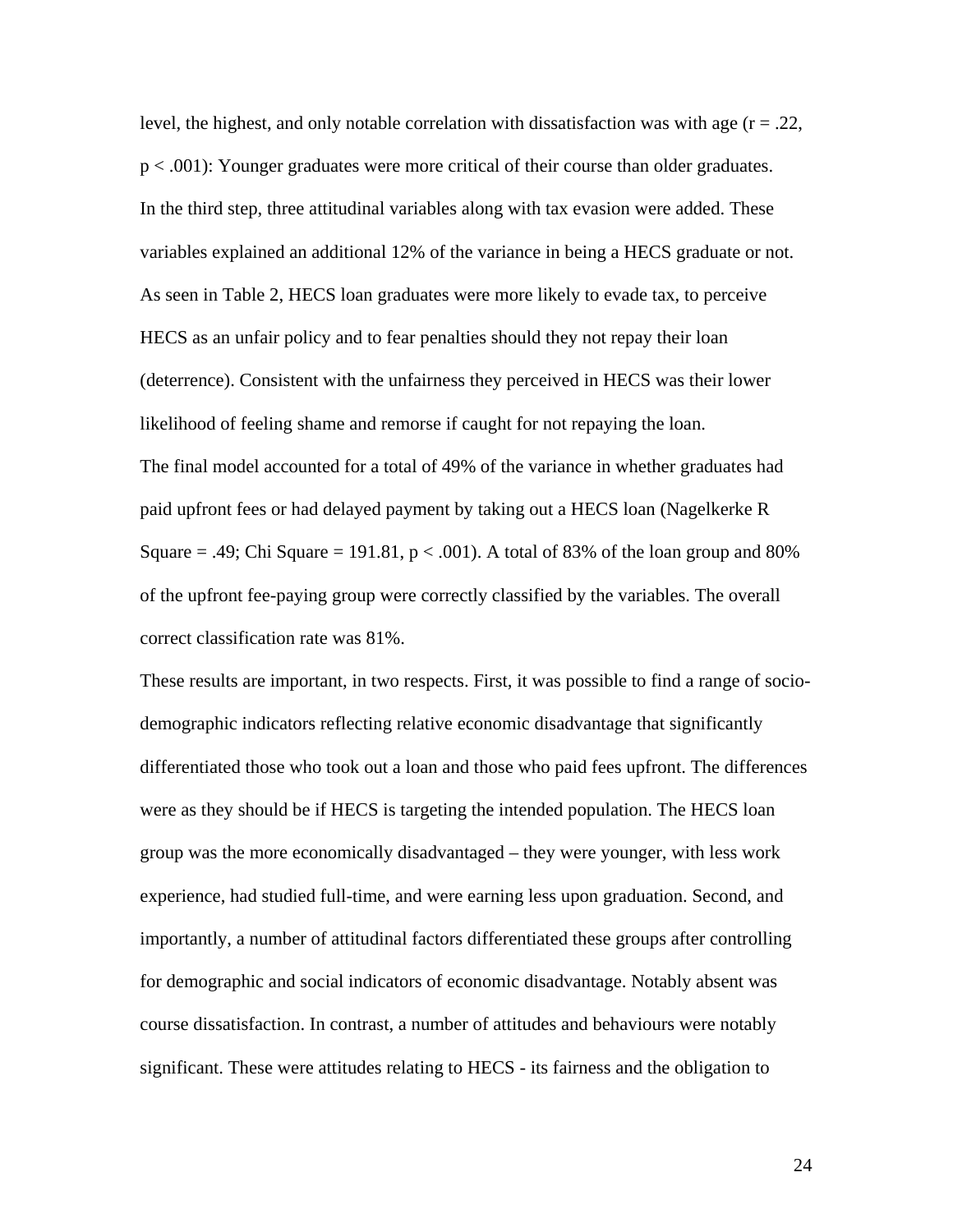repay the debt. What is more, not only did the HECS group feel less obligation to pay HECS, they were more likely to evade tax. Interestingly, these attitudes were more common among the HECS loan group, in spite of the fact that the HECS loan group took the deterrence threat associated with non-repayment seriously. Deterrence was doing nothing to diminish resistance to HECS and sat along side open admission to evading tax.

#### **Discussion and conclusion**

The significance of this study lies in its exposure of a paradox. A tertiary education loan scheme, designed to enable less economically advantaged students to attend university, is being used by its target group. Yet the scheme has not produced positive displays of citizenship. On the contrary, HECS appears to be cultivating resistance. Furthermore, the resistance is not localized to higher education. It extends to tax paying. This paper shows that the failure of the loan group to endorse citizenship norms associated with "doing the right thing" cannot be explained by a politics of envy argument. Resistance and noncompliance endure after controls have been introduced for background variables that are related to opportunity and economic advantage. A substantial proportion of the problems created by HECS appear to be social and political, arising from dashed hopes and expectations for the democracy rather than personal economic disadvantage. HECS adopts a user-pays approach to tertiary education using the tax system as the regulator. If financial barriers are a deterrent to tertiary education, policymakers may like to consider the alternative of increasing funding to universities by raising taxes and avoiding the complex administrative costs and inter-generational inequities of HECS. Critics would respond by arguing that higher tax rates are also likely to increase tax evasion. Or what is more likely these days, higher tax rates will increase avoidance. Tax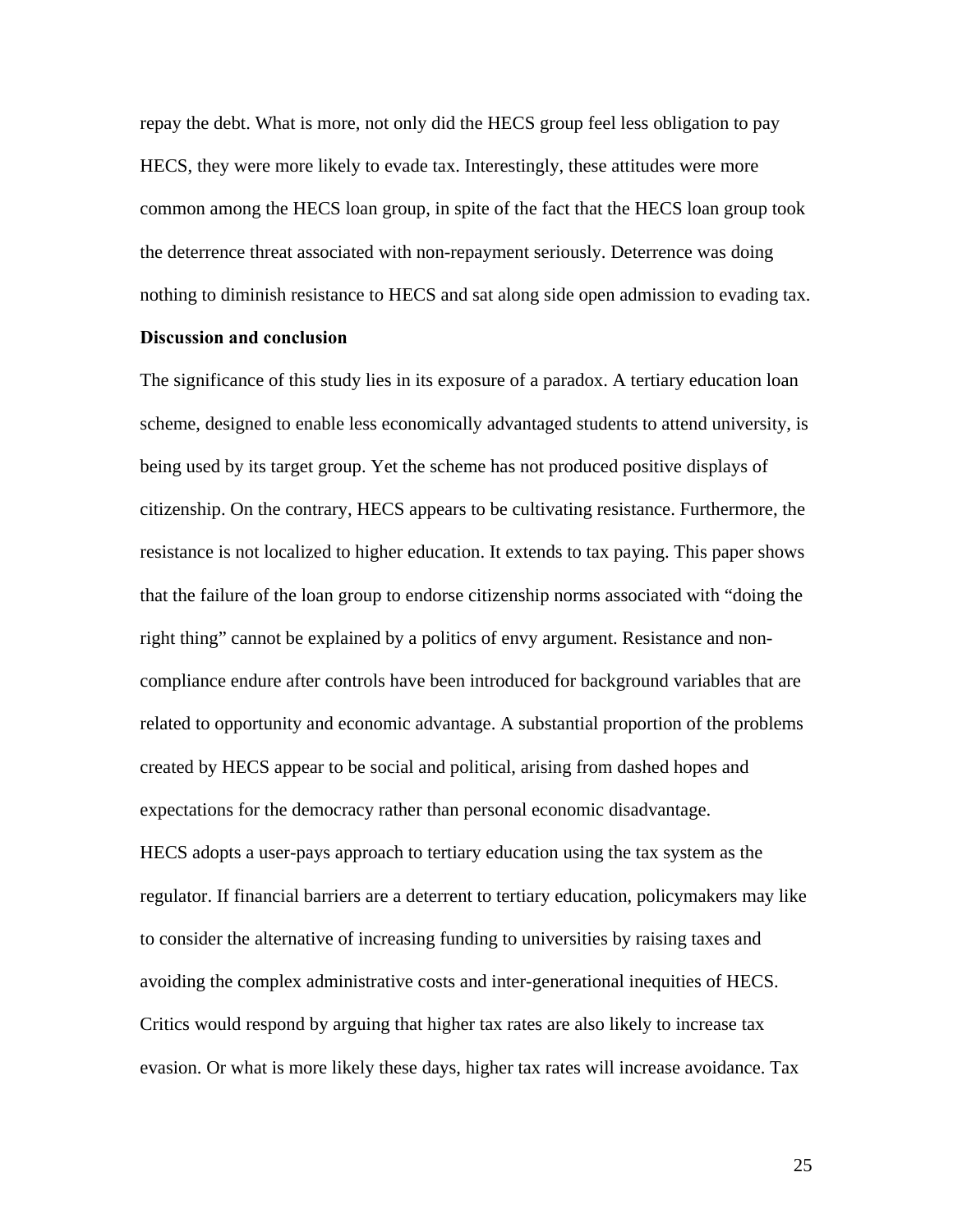evasion has been found consistently higher among younger people (e.g., Ahmed & Braithwaite, 2004), and 43% of investors in aggressive tax-planning schemes are graduates (Murphy & Byng, 2002). It may be that the 'HECS generation' is lost to the voluntary taxpaying culture anyway and that HECS is irrelevant. If this is the case, the key policy question is an economic one – whether the sum of HECS debt that the ATO fails to recover, the costs of HECS administration, and the costs of a 14.89% general increase in tax evasion by those with HECS debt (Ahmed & Braithwaite, 2004) is greater or smaller than the cost of increased tax evasion induced by simply increasing tax rates to fund higher education. If the amount is greater, HECS may not have been a constructive policy after all.

However the economic analysis unfolds, there is a disturbing political implication of these findings that controversial policies such as HECS undermine the social fabric of the democratic system of governance. While ever democracies rely on citizens wanting to do the right thing, alarm bells should ring when government policy weakens citizen obligation and commitment to comply with the country's laws. The costs of regulating a population that lacks obligation seem inevitably high, and the likely effectiveness of using coercion and surveillance seems low, particularly when the targeted group is a well-educated and articulate population who are better able than most to defend their rights and find loopholes in a system that tries to contain them. To lose cooperation of such a significant group seems to be costly in the short term and the long term. In introducing any controversial policy like HECS, policy makers should consider not only the monetary costs and benefits involved but also the feelings and emotions of the targeted population surrounding the justice of the scheme. Our research (Ahmed  $\&$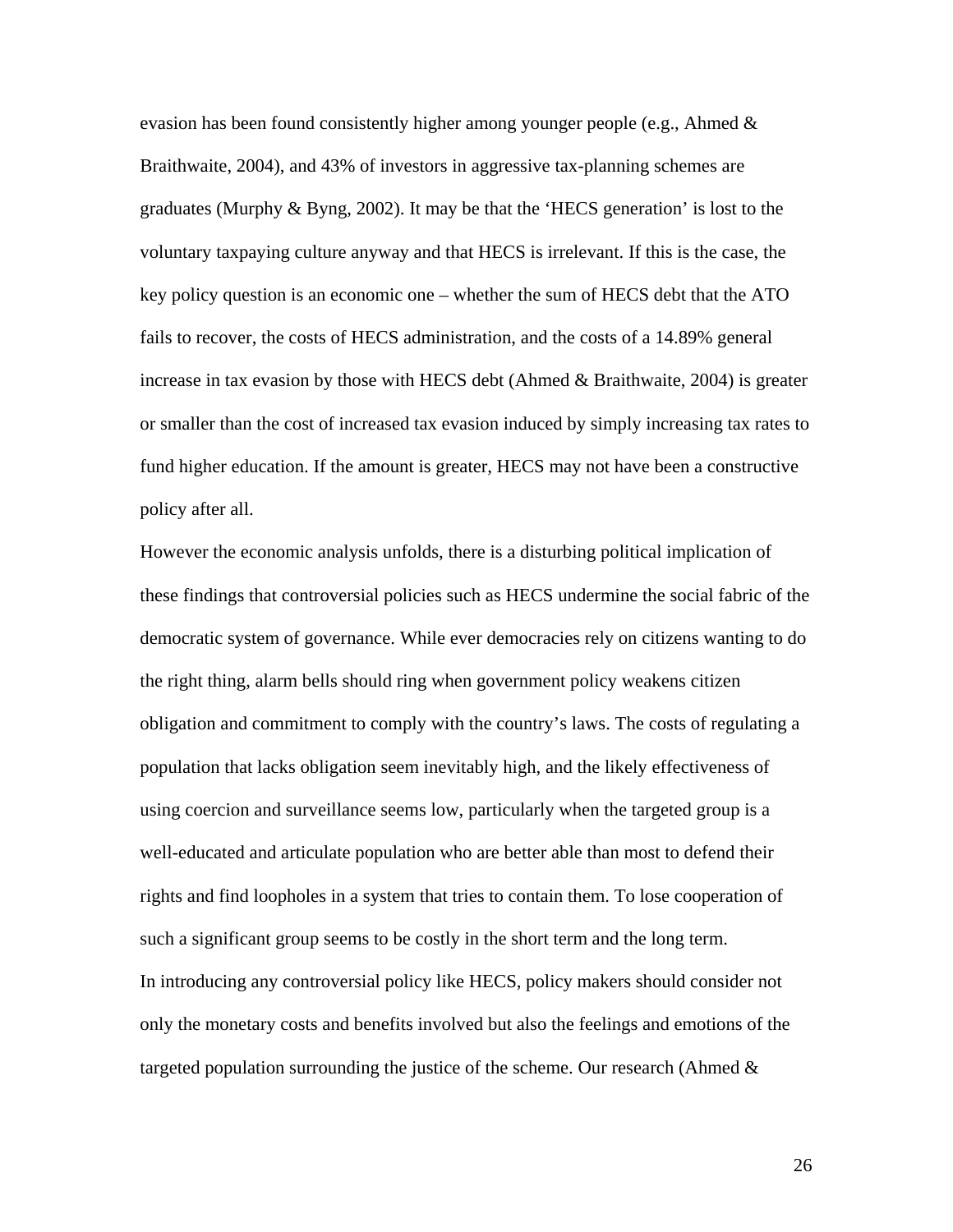Braithwaite, 2005; Braithwaite & Ahmed, 2005) has shown that citizens' perceptions and emotions are highly relevant to the efficient functioning of HECS and the tax system. Perceptions of the legitimacy of different branches of government are interconnected. If one branch fails to promote fair and legitimate policy, the other branches are adversely affected. Selznick (1992) has recognized these dangers and has called on government agencies to place importance on winning the hearts and minds of citizens: "The challenge is to maintain institutional integrity while taking into account new problems, new forces in the environment, new demands and expectations" (p. 336). Hence, government agencies need to be dynamic and flexible in responding to the social and emotional demands of the citizenry. They should have the capacity to reconcile constructive feedback and the concerns of citizens with sound economic policy (see Gibbs, 2001). Notwithstanding the Australian Government's intention to design HECS in a manner that would bring benefits and avoid adverse economic consequences, issues surrounding the fairness of HECS have festered in the community and jeopardized the integrity of the tax system. To restore the system's integrity, government must take a broader view. The social fabric will not be right just because the economic fabric is right. The social fabric comprises the hopes of the kind of society citizens want for themselves and their children. Opportunities for higher education are part of these hopes, and government is expected to deliver. When it does not, the social fabric is weakened, cooperation with government fails, and dominance and coercion become the government's residual tools for managing the democracy.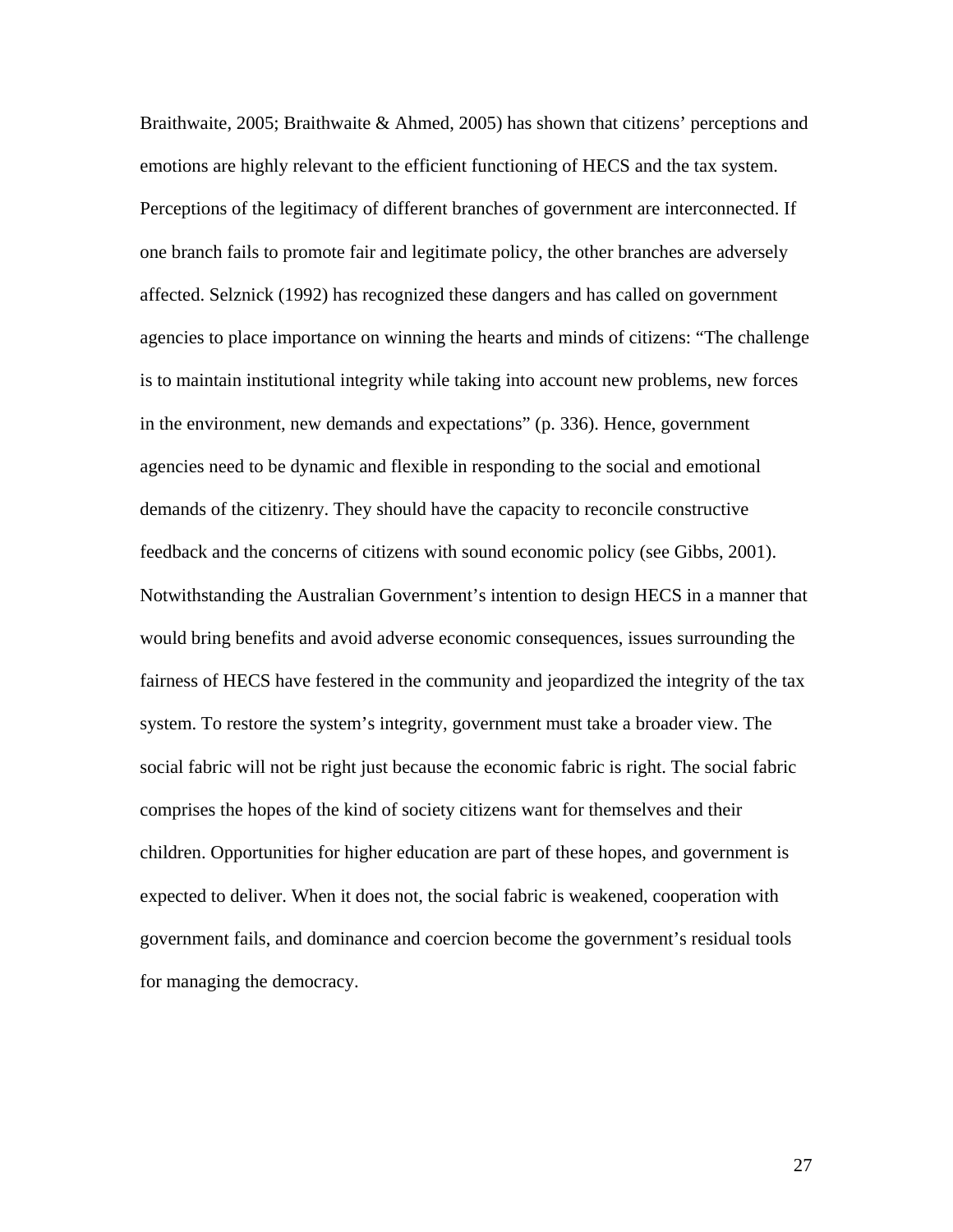#### **References**

- Ahmed, E. (2005). Development and validation of the shame management variables in the context of taxation. *Centre for Tax System Integrity Working Paper*. Canberra: The Australian National University. (submitted to a peer-reviewed journal)
- Ahmed, E. (2004). Preliminary findings from the Graduates' Hopes, Visions and Actions (GHVA) Survey. *Centre for Tax System Integrity Working Paper*. Canberra: The Australian National University.
- Ahmed, E. (2000). *What do our graduates say about the Higher Education Contribution Scheme (HECS)*? – A pilot report on compliers and defiers.

http://ctsi.anu.edu.au/researchnote7.pdf

- Ahmed, E. & Braithwaite, V. (2004). When tax collectors become collectors for child support and student loans: Jeopardizing or protecting the revenue base? *Kyklos, 3*, 303-326.
- Ahmed, E. & Braithwaite, V. (2005). A need for emotionally intelligent policy: linking tax evasion with higher education funding. *Legal and Criminological Psychology*, 10(2), 1-17
- Annual Report: Student Loan Scheme (2003). Prepared by Inland Revenue. September. http://www.beehive.govt.nz/Documents/Files/Student%20Loan%20Scheme%20A nnual%20Report.pdf.
- Association of Universities and Colleges of Canada. *Trends: The Canadian University in Profile.* Ottawa, Ontario: AUCC, 1999.
- Aungles, P., Buchanan, I., Karmel, T., & MacLachlan, M. (2002). *HECS and opportunities in Higher Education*, DEST.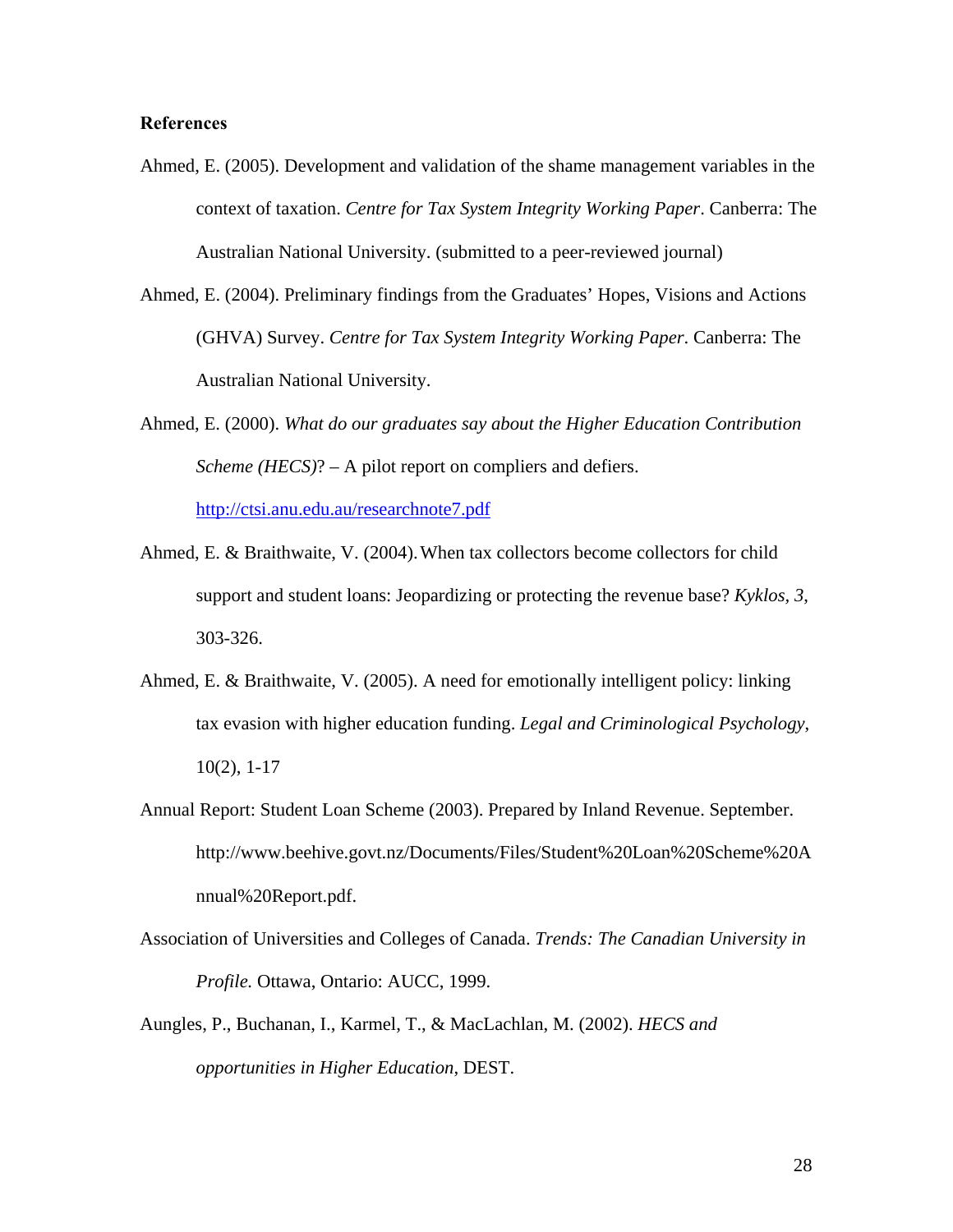- Braithwaite, J. & Makkai, T. (1991). Testing an Expected Utility Model of Corporate Deterrence. *Law and Society Review*, 25*,* 7-40.
- Braithwaite, V. (2001). The Community Hopes, Fears and Actions Survey: Goals and measures. *Centre for Tax System Integrity Working Paper 2*. Research School of Social Sciences, The Australian National University.
- Braithwaite, V. & Ahmed, E. (2005). A threat to tax morale: the case of Australian higher education policy. *Journal of Economic Psychology*. 26, 523-540
- Chapman, B. & Ryan, C. (2002). Income Contingent Financing of Student Higher Education Charges: Assessing the Australian Innovation. *The Welsh Journal of Education*, 11(1): 64-81.
- *Daily Telegraph,* 20 October 2004. A lifetime of debt: \$13 billion owed for studies Many students will die before they can pay off their HECS.
- Dillman, D. A. (1991). The design administration of mail surveys. *Annual Review of Sociology, 17*, 225-49.
- Gibbs, P. (2001). Higher education as a market: a problem or solution? *Studies in Higher Education*, 26(1), 86-94.
- Hughes, H. (2001). The politics of envy: Poverty and income distribution. *Policy* (Winter), Centre for Independent Studies, NSW, Australia.
- Kim, C. (1997). Higher HECS charges mean more will defer payment. Public Policy Program, Australian National University.

http://info.anu.edu.au/mac/Media/Media\_Releases/\_1997/HECS.html

Kirchler, E. (1999). Reactance to taxation: Employers' attitudes toward taxes. *Journal of Socio-Economics*, *28,* 131-138.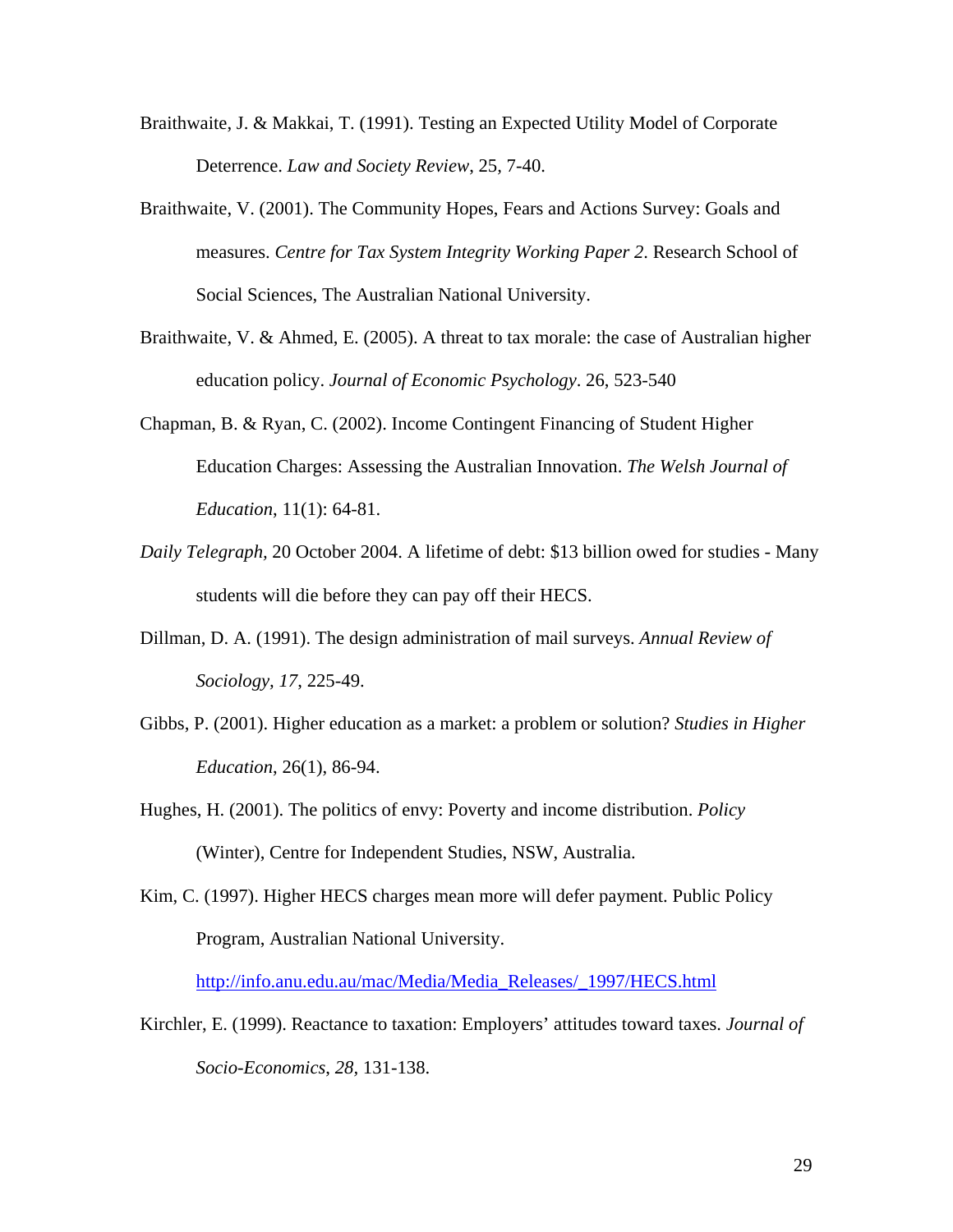- Johnstone, B. (2003). Cost-sharing and equity in higher education: Implications of income contingent loans. Paper presented at the *Douro III Seminar in Portugal* (October 2003); to be published in A. Amaral et. al. (Eds.), *Higher Education and Markets* [tentative title] Vol. 3 in the Higher Education Dynamics Douro Series, Kluwer Academic Publishers, 2004.
- Larkins, F. (2003). What is the appropriate level of national investment in higher education and who should pay? http://www.bhert.com/1
- Lawrence, C. (2004). Higher education: Public good or private benefit? http://www.fabian.org.au/library/event\_papers\_2004/files/LawrenceChifley.pdf
- Long, M., & Hayden, M. (2001). *Paying their way: A survey of Australian undergraduate university student finances, 2000.* A report conducted by the Australian Council for Educational Research (ACER) for the Australian Vice-Chancellors' Committee (AVCC), September.
- Long, M. & Hillman, K. (2000). *Course Experience Questionnaire 1999: A report prepared for the Graduate Careers Council of Australia. Graduate Careers Council of* Australia, Parkville.
- Marginson, S. (1997). *Educating Australia: Government, economy, and citizen since 1960*. Cambridge and Melbourne: Cambridge University Press.
- Murphy, K. & Byng, K. (2002). Preliminary Findings from 'The Australian Tax System Survey of Tax Scheme Investors'. *Centre for Tax System Integrity Working Paper No. 40*. Canberra: The Australian National University.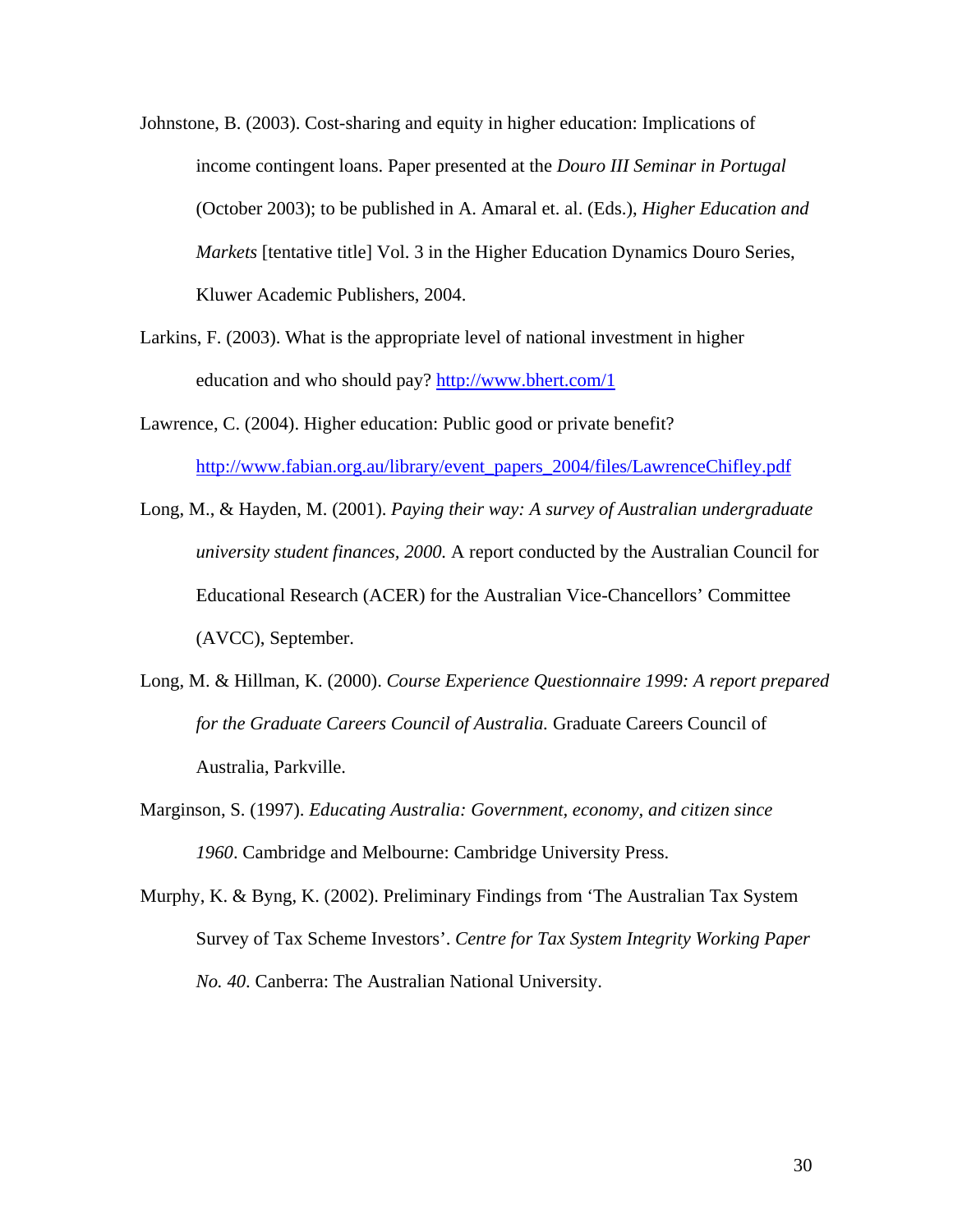- Phillips, D., Cooper, L., Eccles, C., Lampard, D., Noblette, G., & Wade, P. (2003). Independent study of the Higher Education Review: Stage 2 Report, Volume 1 – *The Current Situation in Australian Higher Education*, Phillips Curran, June.
- Pope, J., Fayle, R. & Chen, D. (1993). *The Compliance Costs of Employment-Related Taxation*. Sydney, Australian Tax Research Foundation.
- Reiman, C. (2001). The Gender Wage gap in Australia: accounting for linked employeremployee data from the 1995 Australian Workplace Industrial Relations Survey. *Online Discussion Paper (DP 54)*, National Centre for Social and Economic Modelling (NATSEM), Canberra: Australia, March.
- Selznick, P. (1992). *The moral commonwealth: Social theory and the promise of community*. Berkeley: University of California Press.

*The Australian*, 13 November 2004. Death before HECS dishonour.

*The Sydney Morning Herald*, 1 April 2003. Treasury may never see 20 per cent of HECS debt.

- Varma, K. & Doob, A. (1998). Deterring economic crimes: The case of tax evasion. *Canadian Journal of Criminology*, *40,* 165-184.
- Vossensteyn, J. J. (1999), Where in Europe would people like to study? The affordability of higher education in nine Western European countries. *Higher Education*, 37, 159-176.
- Wallschutzky, L. (1996). *Issues in Research Methods: With Reference to Income Tax Research. Unpublished manuscript*. University of Newcastle, Australia.
- Webley, P., Adams, C., & Elffers, H. (2002). *VAT compliance in the United Kingdom*. Centre for Tax System Integrity Working Paper 41. Canberra: The Australian National University.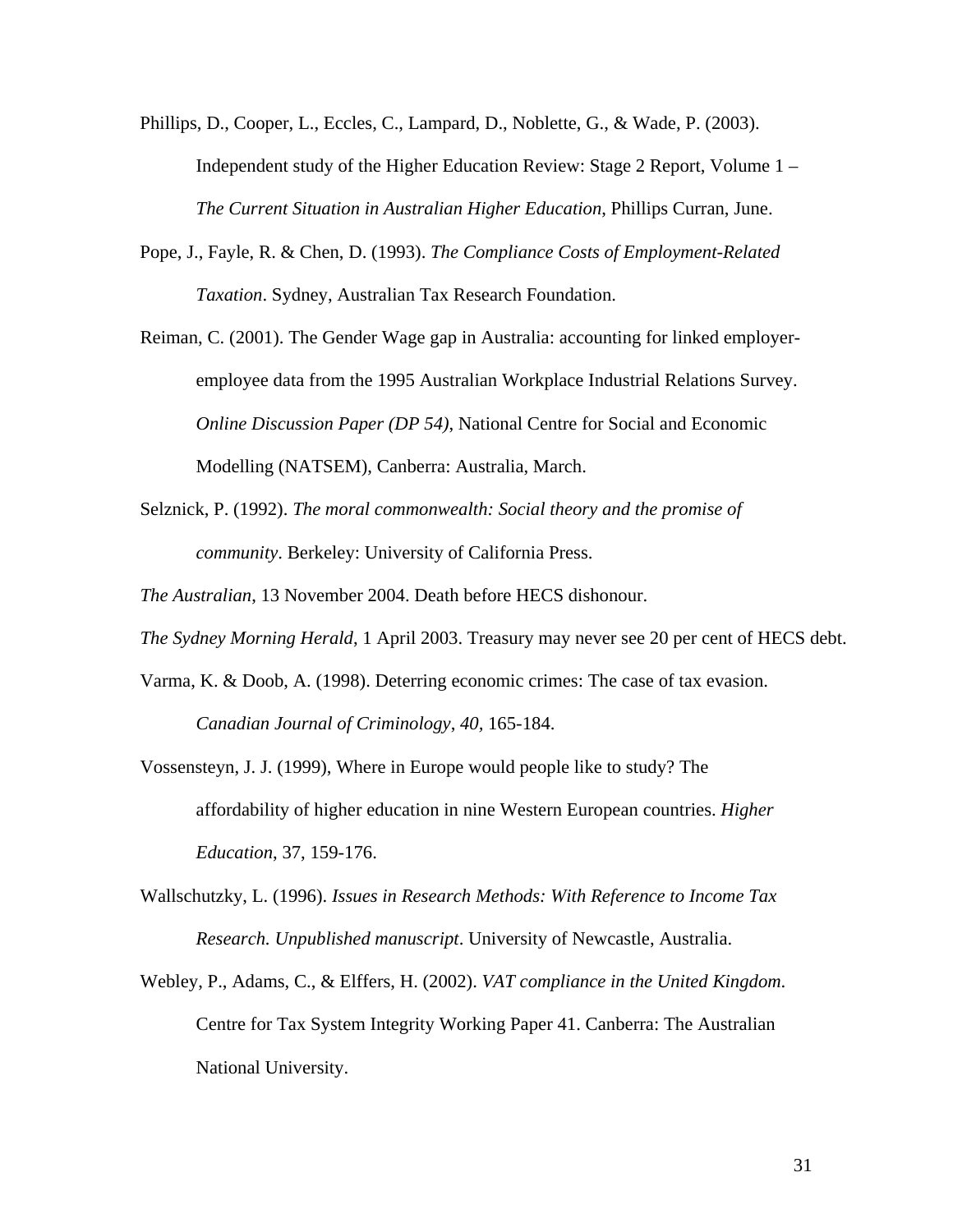#### **Appendix**

#### Course satisfaction:

The *quality teaching* scale items:

 (1) My lecturers were extremely good at explaining things; (2) The teaching staff of this course motivated me to do my best work; (3) The staff put a lot of time into commenting on my work; and (4) The teaching staff normally gave me helpful feedback on how I was going.

The *professional development* scale items:

(1) The course helped me to develop a well-defined career goal; (2) The course brought a sense of achievement; (3) The skills I achieved during my course are now useless (reverse coded); (4) The course helped me to grow professionally; (5) the course helped me to get the best kind of job easily; (6) The course facilitated my employment level; and (7) The course helped me to relate knowledge with practice.

The *clear course goals* scale items:

(1) It was often hard to discover what was expected of me in this course (reverse coded); and (2) It was always easy to know the standard of work expected.

The *skill acquisition* scale items:

(1) The course developed my problem-solving skills; (2) The course sharpened my analytic skills; (3) The course improved my skills in written communication; and (4) The course developed the ability to plan my own work.

Perceived deterrence if not repaying the HECS loan:

Deterrence =  $\alpha$  + (*C* X *P<sub>t</sub>* X *S<sub>t</sub>*) + (*C* X *P<sub>p</sub>* X *S<sub>p</sub>*)) +  $\varepsilon$ 

*where* α *= constant*